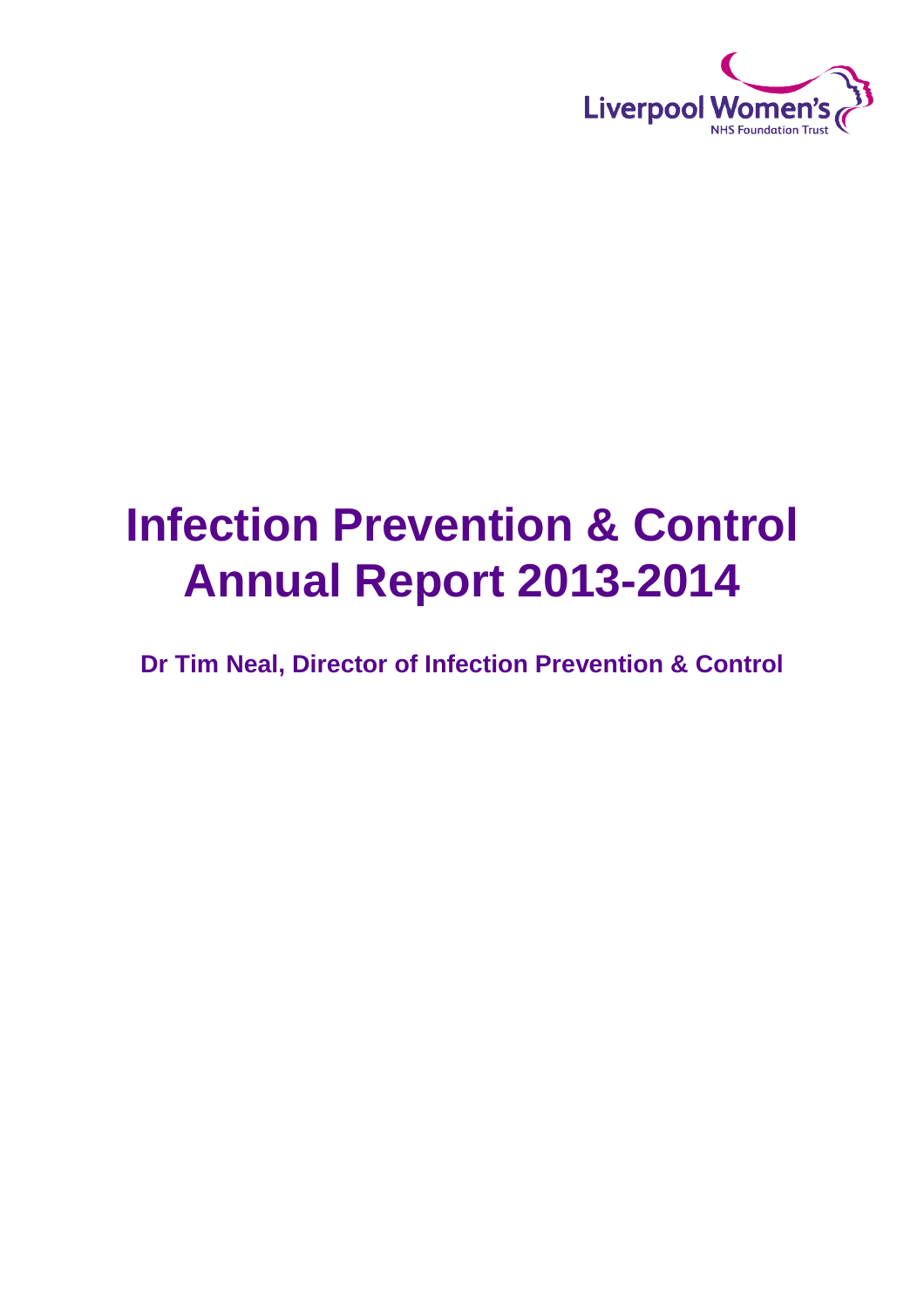# **Contents Page**

| 1.               |                  |  |
|------------------|------------------|--|
| 1.1              |                  |  |
| 1.2              |                  |  |
|                  | 1.2.1            |  |
|                  | 1.2.2<br>1.2.3   |  |
|                  | 1.2.4            |  |
|                  | 1.2.5            |  |
|                  | 1.2.6<br>1.2.7   |  |
|                  | 1.2.8            |  |
|                  | 1.2.9            |  |
| 2.               |                  |  |
| 3.               |                  |  |
| $\overline{4}$ . |                  |  |
| 5.               |                  |  |
| 5.1              |                  |  |
| 6.               |                  |  |
| 7.               |                  |  |
| 8.               |                  |  |
| 8.1              |                  |  |
| 8.2              |                  |  |
| 9.               |                  |  |
| 9.1              |                  |  |
| 9.2              |                  |  |
|                  | 9.2.1            |  |
|                  | 9.2.2<br>9.2.3   |  |
|                  | 9.2.4            |  |
|                  | 9.2.5            |  |
| 10.              |                  |  |
|                  | 10.1             |  |
|                  | 10.1.1           |  |
|                  | 10.1.2<br>10.1.3 |  |
|                  | 10.1.4           |  |
|                  | 10.2             |  |
|                  | 10.3             |  |
|                  | 10.3.1           |  |
|                  | 10.3.2           |  |
|                  | 10.4             |  |
| 11.              |                  |  |
|                  | 11.1             |  |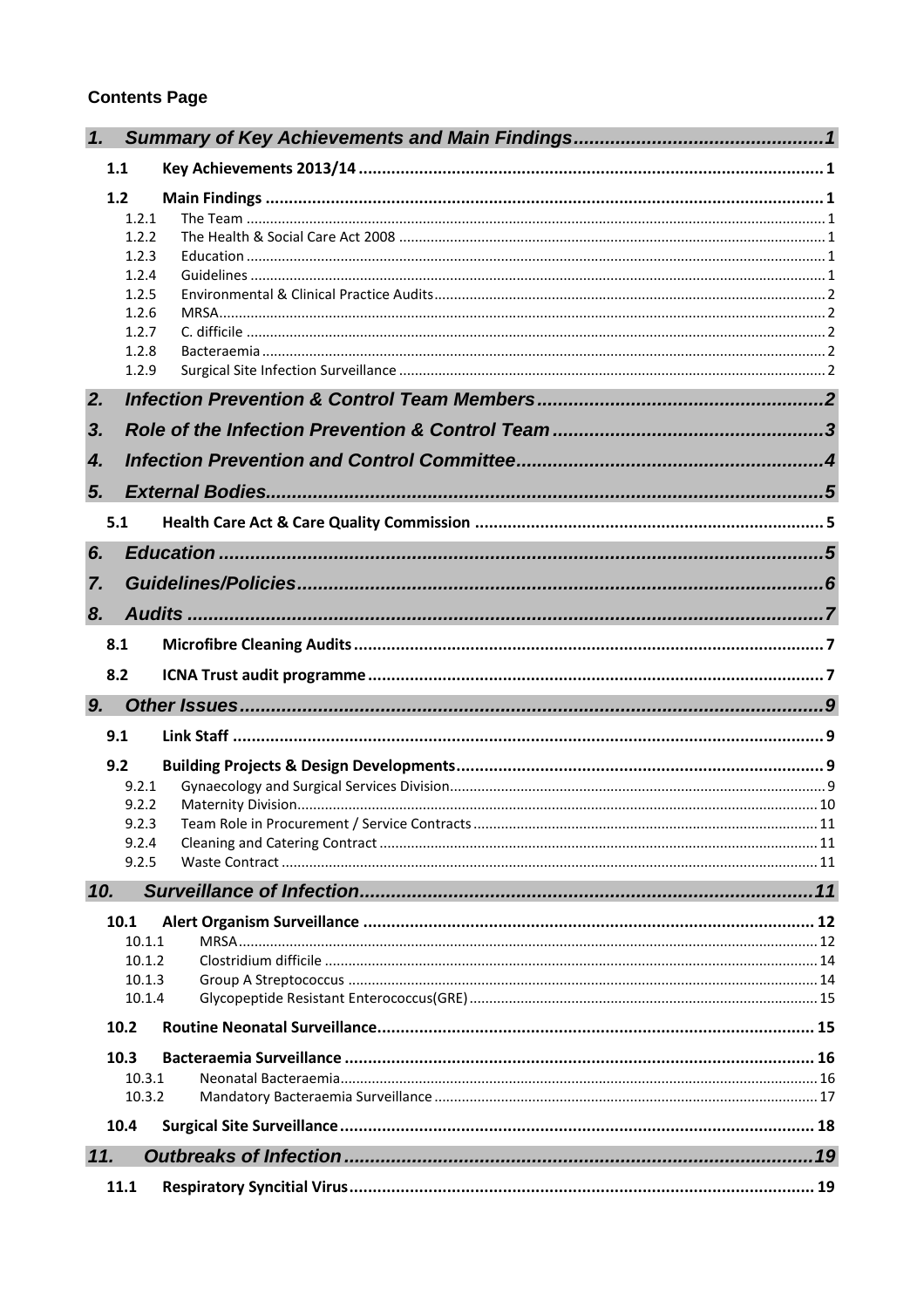| 11.2 |                   |
|------|-------------------|
| 11.3 |                   |
| 12.  |                   |
| 13.  |                   |
| 13.1 |                   |
| 13.2 |                   |
| 14.  |                   |
| 14.1 |                   |
| 14.2 |                   |
| 14.3 |                   |
|      | <b>Appendix D</b> |
| 14.4 |                   |
| 14.5 |                   |
| 14.6 |                   |
| 14.7 |                   |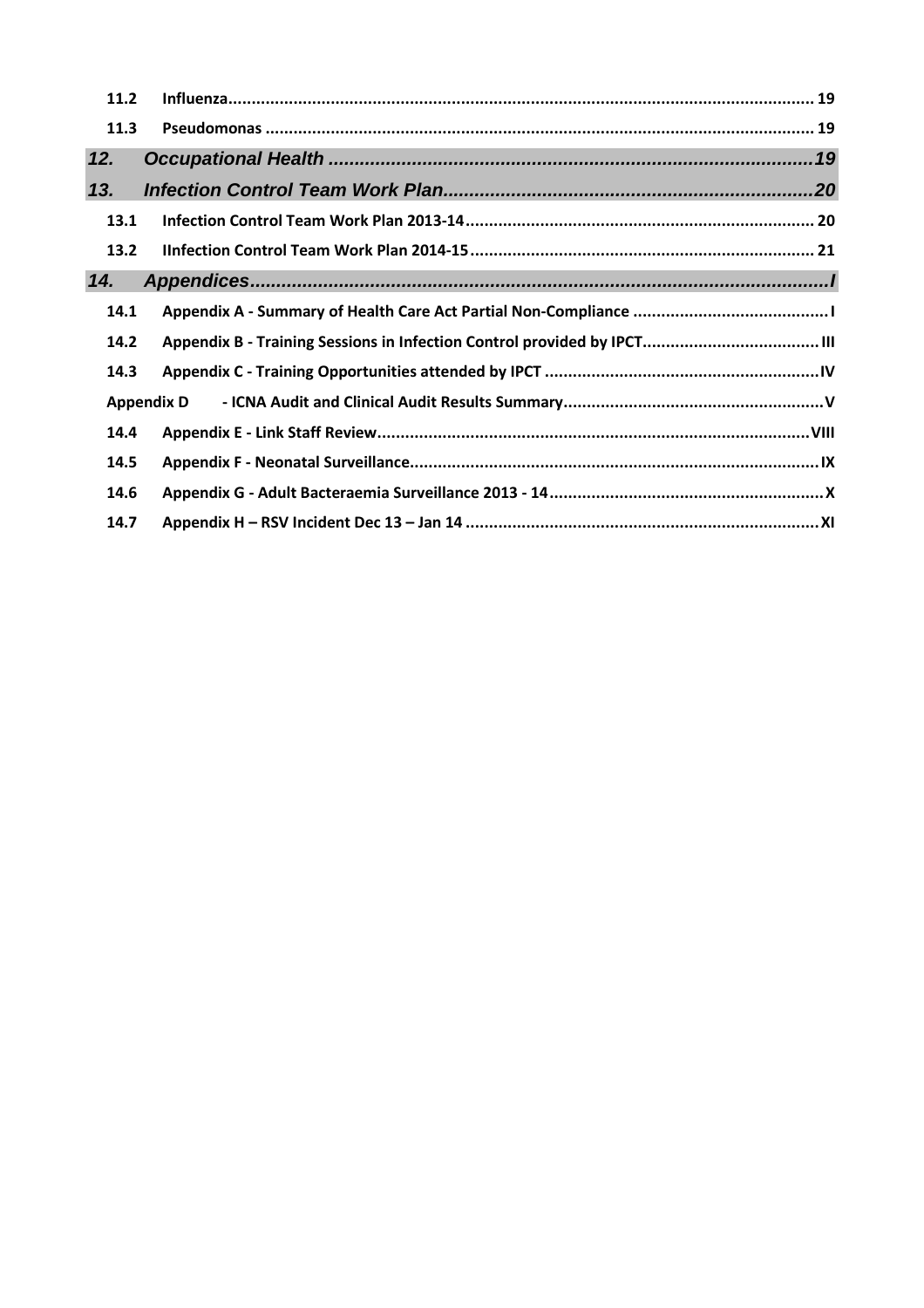# **TABLE OF ABBREVIATIONS**

| <b>CCG</b>             | <b>Clinical Commissioning Group</b>                                                                    |
|------------------------|--------------------------------------------------------------------------------------------------------|
| <b>CGC</b>             | <b>Clinical Governance Committee</b>                                                                   |
| <b>CQC</b>             | <b>Care Quality Commission</b>                                                                         |
| <b>DIPC</b>            | Director of Infection Prevention and Control                                                           |
| <b>DNMPO</b>           | Director of Nursing Midwifery & Operations                                                             |
| <b>HCA</b>             | <b>Health Care Act</b>                                                                                 |
| <b>HCAI</b>            | <b>Health Care Associated Infection</b>                                                                |
| <b>PHE</b>             | <b>Public Health England</b>                                                                           |
| <b>IPC</b>             | <b>Infection Prevention &amp; Control</b>                                                              |
| <b>IPCC</b>            | <b>Infection Prevention and Control Committee</b>                                                      |
| <b>IPCN</b>            | <b>Infection Prevention and Control Nurse</b>                                                          |
| <b>IPCT</b>            | Infection Prevention & Control Team                                                                    |
| <b>IPS (ICNA)</b>      | Infection Prevention Society (Formerly known as Infection Control<br><b>Nurses Association - ICNA)</b> |
| <b>LWFT</b>            | Liverpool Women's NHS Foundation Trust                                                                 |
| <b>MRSA &amp; MSSA</b> | Meticillin Resistant (Sensitive) Staphylococcus Aureus                                                 |
| <b>NHSLA</b>           | National Health Service Litigation Authority                                                           |
| <b>NLMS</b>            | National Learning Management System                                                                    |
| <b>OLM</b>             | <b>Oracle Learning Management System</b>                                                               |
| <b>RLBUHT</b>          | Royal Liverpool and Broadgreen University Hospital Trust                                               |
| <b>SHA</b>             | <b>Strategic Health Authority</b>                                                                      |
| <b>SSI</b>             | <b>Surgical Site Infection</b>                                                                         |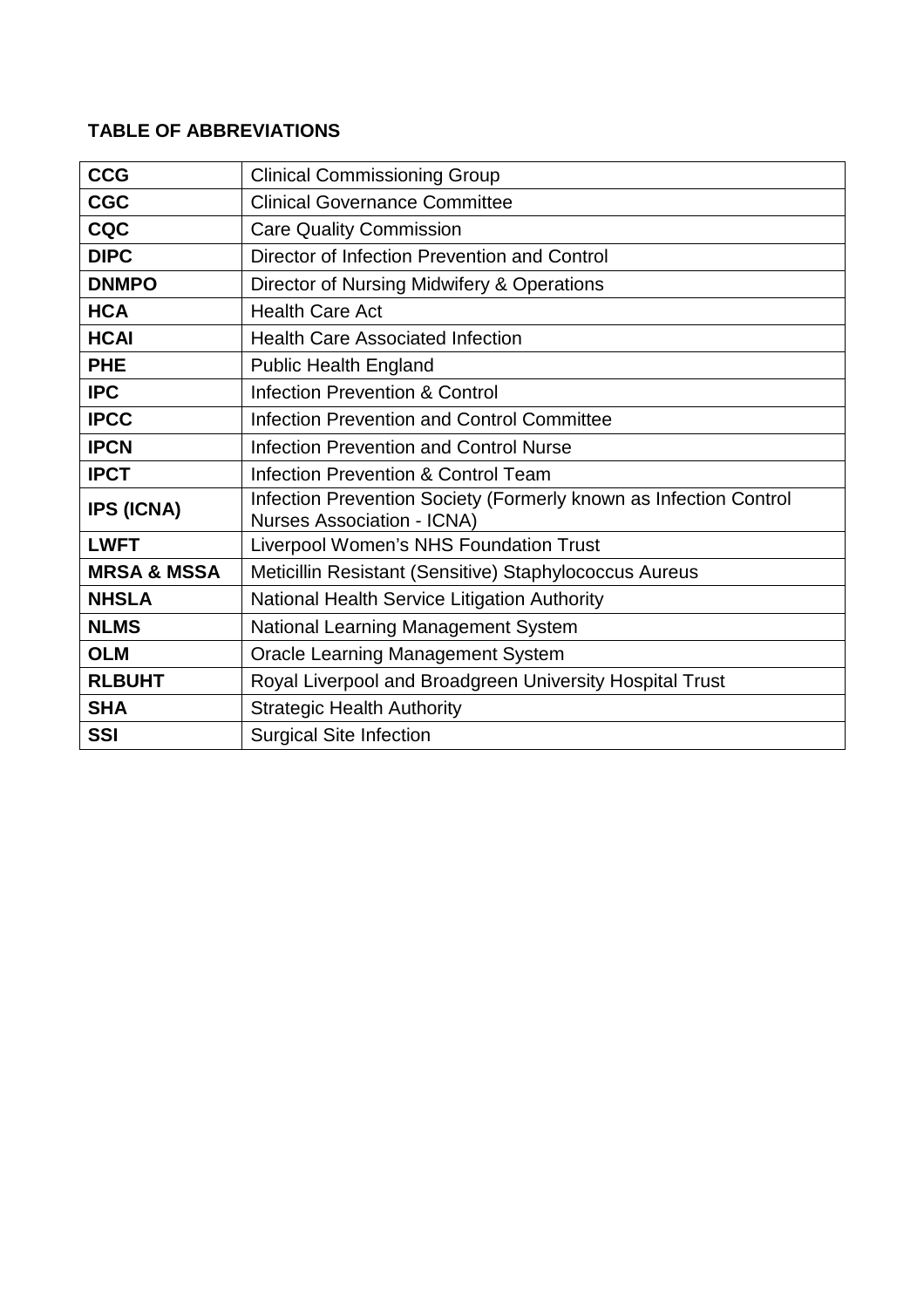# <span id="page-4-1"></span><span id="page-4-0"></span>**1. Summary of Key Achievements and Main Findings**

# **1.1Key Achievements 2013/14**

# **Key achievements for 2013/14**

For the fourth consecutive year the Trust had no MRSA bacteraemias. Compliant with target

The Trust reported only one episode of adult bacteraemia due to MSSA.

The Trust has had no major outbreaks of infection in year.

The Water Safety Group has met, produced a risk assessment for augmented care and tested water systems in compliance with National Guidance on the control of pseudomonas.

The IPC Team continues to work with the neonatal team on to reduce infection.

The IPC Team have significantly supported major capital developments that have improved patient experience.

The IPC Team have worked with the Patient Facilities Manager and the domestic services contractors to monitor standards of cleanliness.

The IPCT have completed the agreed audit programme for 2013-2014

The IPCT have undertaken Root Cause Analysis of significant infections as outlined in last years plan

The IPCT have developed a bespoke electronic training module for Infection Prevention and Control as outlined in last year's plan

# <span id="page-4-2"></span>**1.2 Main Findings**

# <span id="page-4-3"></span>**1.2.1 The Team**

During the current year the capacity of the infection prevention and control team has remained static 0.6 WTE (24hrs) of professional infection control nurse time available to the Trust, supported by a seconded midwife 16hrs per week.

# <span id="page-4-4"></span>**1.2.2 The Health & Social Care Act 2008**

The Health & Social Care Act action plan has been constantly reviewed and forms the basis of a monthly Assurance report. The Trust was granted unconditional registration with the Care Quality Commission in April 2009.

# <span id="page-4-5"></span>**1.2.3 Education**

The IPCT has provided 29 general training sessions in 2013-14.

# <span id="page-4-6"></span>**1.2.4 Guidelines**

The Trust C.*diifficile* guideline has been updated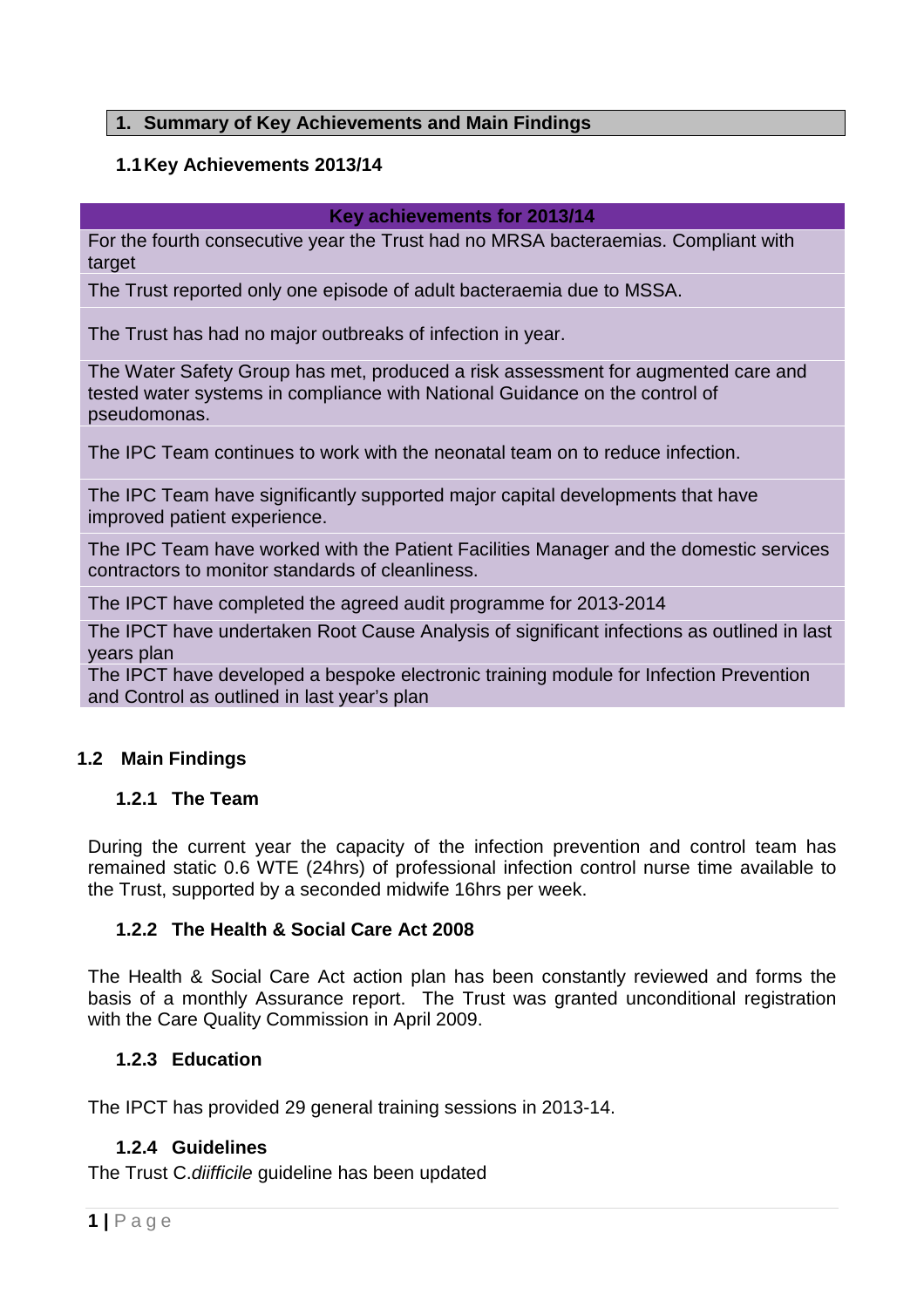# <span id="page-5-0"></span>**1.2.5 Environmental & Clinical Practice Audits**

140 (100%) environmental and 133 (96%) clinical practice audits have been performed in accordance with the Trust plan during 2013 – 2014.

# <span id="page-5-1"></span>**1.2.6 MRSA**

53 patients were identified in the Trust with MRSA, 90% were identified by pre-emptive screening. 5 MRSA infections were identified. 3 neonates carried MRSA.

# <span id="page-5-2"></span>**1.2.7 C. difficile**

There were 2 *C.difficile* infections in 2013-14. The Trust's target for this infection is zero.

#### <span id="page-5-3"></span>**1.2.8 Bacteraemia**

There were no MRSA bacteraemias in 2013-14. The Trust's target for this infection is zero.

There were 3 MSSA bacteraemias in 2013-14 2 in neonates and 1 adult. The Trust's target for this infection is zero Trust attributable adult case. For neonatal MSSA infection baseline data are being collected.

8 neonates had significant Gram-negative sepsis (1 congenital) and 12 neonates had significant Gram-positive infections (6 congenital). The IPCT is working with the neonatal unit to ensure all procedures are in place to minimize the risk of infection is this group.

There were 11 E.*coli* bacteraemias in 2013-14 (5 in neonates). There is no nationally set target for this infection, although baseline data are being collected. In one adult case a review of care suggested some Trust contribution to the incident.

There were no glycopeptide resistant enterococcal bacteraemias in 2013-14

# <span id="page-5-4"></span>**1.2.9 Surgical Site Infection Surveillance**

<span id="page-5-5"></span>The Trust has continued to measure this key quality outcome via clinical coding (CHKS).

#### **2. Infection Prevention & Control Team Members**

During 2013 – 2014 the Infection Prevention and Control Team (IPCT) has been supported by a seconded Midwife from the Maternity division.

#### **Miss K Boyd**

Infection Prevention & Control Analyst (part time 30 hours/week Infection Prevention and Control Analyst, 7.5 hours/week Policy Officer for the Governance Team)

#### **Mrs B Webster**

Infection Prevention & Control Practitioner - (part time – 24 hours/week)

# **Dr T J Neal**

Consultant Microbiologist – Infection Control Doctor and Director of Infection Prevention and Control (DIPC) (2 sessions / week worked on LWFT site)

# **Mrs Anne-Marie Roberts**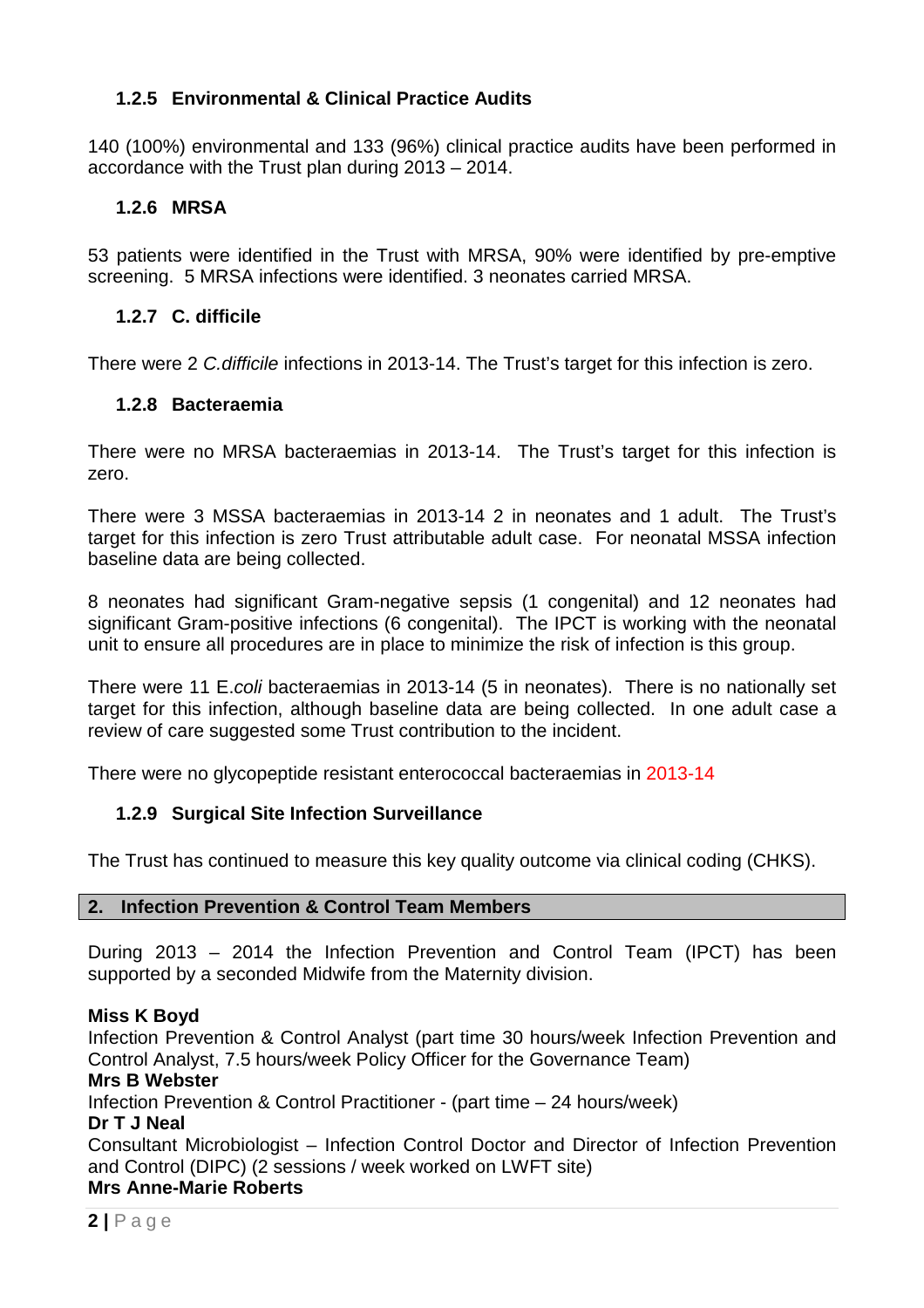The IPCT is represented at the following Trust Committees:

| <b>Clinical Governance</b>                                                                                                                  | Monthly                                               |
|---------------------------------------------------------------------------------------------------------------------------------------------|-------------------------------------------------------|
| Patient Facilities & IPCT & G4S                                                                                                             | <b>Bi-Monthly</b>                                     |
| <b>IPC</b> Team                                                                                                                             | Monthly                                               |
| Governance Team                                                                                                                             | Monthly                                               |
| <b>Instrument Review</b>                                                                                                                    | Monthly                                               |
| <b>Emergency Planning</b>                                                                                                                   | Bi-Monthly (Not attended since<br>reduction in hours) |
| Health & Safety                                                                                                                             | Bi-Monthly (Not attended since<br>reduction in hours) |
| Infection Prevention & Control                                                                                                              | <b>Bi-Monthly</b>                                     |
| <b>Medicines Management</b>                                                                                                                 | <b>Bi-Monthly</b>                                     |
| <b>Water Safety Meetings</b>                                                                                                                | Twice yearly                                          |
| <b>PLACE</b>                                                                                                                                | Ad-hoc                                                |
| <b>Building Planning</b><br><b>Emergency Room</b><br>$\sim$ 10 $\pm$<br>Ambulatory<br><b>Theatre Storage</b><br><b>Bereavement Services</b> |                                                       |

During the current year the capacity of the infection prevention and control team has remained at the previously reported staffing level i.e. 0.6 WTE (24hrs) of professional infection control nurse time available to the Trust. In order to provide some mitigation against the previously reported lost hours a midwife was seconded to the IPCT for 16 hours a week. Administrative support has remained at the reduced level noted in last year's annual report. The previous plan to create a senior nurse post as associate DIPC to provide team leadership and decontamination expertise has not been realised, instead the Trust has appointed a Theatre Manager / Decontamination Lead. The Trust has agreed to the appointment of a full time Infection Prevention and Control Nurse to the existing vacancy in the Team.

The Team is managed by the Head of Governance who also manages the budget. There are no Trust costs associated with the infection control doctor and DIPC.

#### <span id="page-6-0"></span>**3. Role of the Infection Prevention & Control Team**

The following roles are undertaken by the IPC Team:-

- Education
- Surveillance of hospital infection
	- o Baseline data collection
		- o National bacteraemia data reporting
		- o SHA data reporting
- Investigation and control of outbreaks
- Development of Infection Prevention and Control policies
- Implementation and monitoring of Infection Prevention and Control policies
- Audit
- Assessment of new items of equipment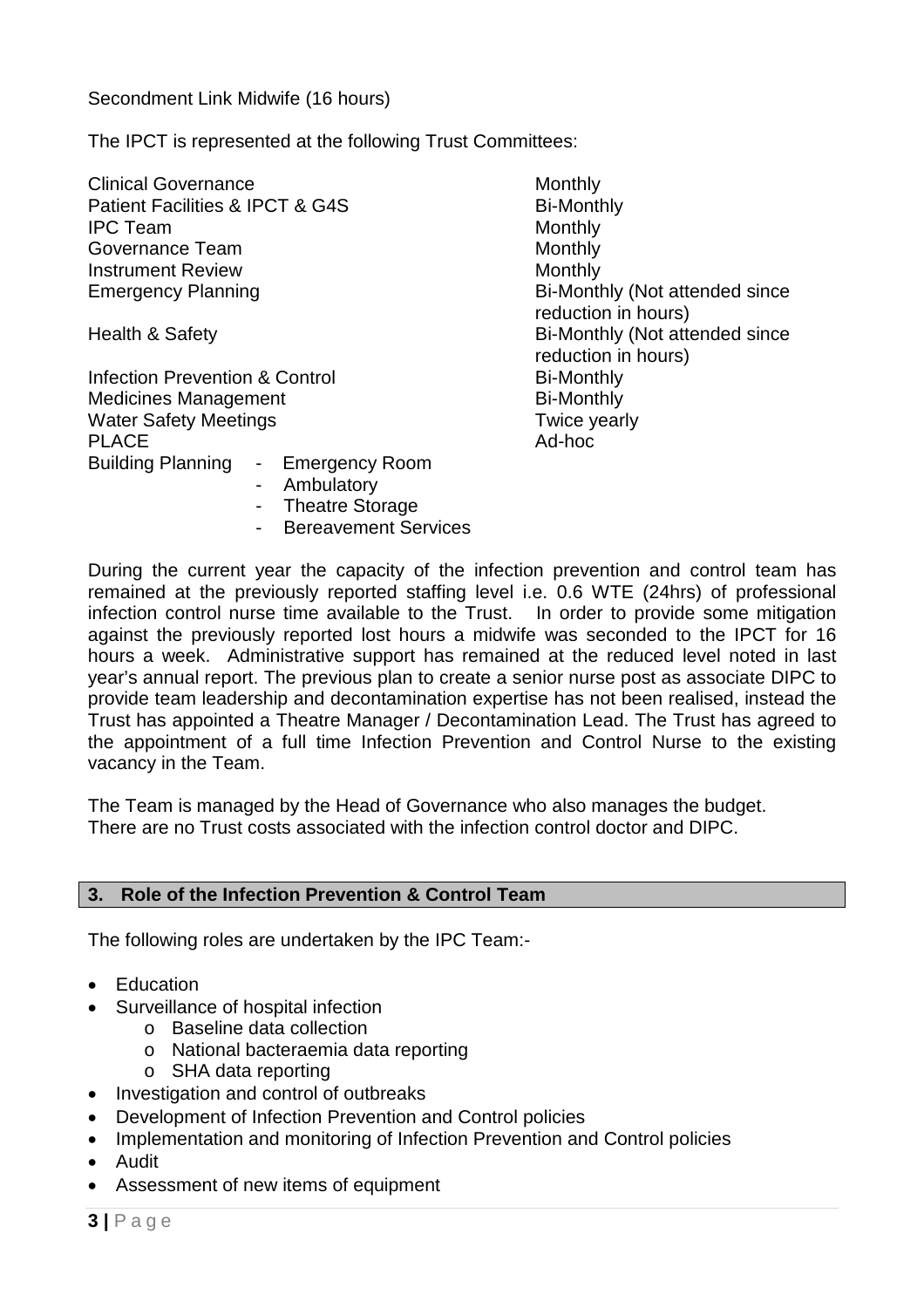- Assessment and input into service development and buildings / estate works
- Reference source for hospital personnel
- Patient care/ incident reviews

Due to the reduction in hours available to the IPCT there is no longer an Infection Prevention and Control Nurse or Doctor in the Trust each day of the week. However the Team have organised their hours such that the majority of the week is covered and that telephones will be answered.

Infection prevention and control advice is available from the Infection Prevention & Control Team and 'on-call' via the DIPC or duty microbiologist at RLBUHT. A 'Service Level Agreement' is in place with University Hospital Aintree Foundation Trust to provide a microbiology and infection prevention and control service for the Liverpool Women's NHS Foundation Trust at Aintree. IPC activity on the Aintree site is reported through Division reports to IPCC.

#### <span id="page-7-0"></span>**4. Infection Prevention and Control Committee**

The IPC Committee meets bi-monthly and is chaired by the Director of Nursing, Midwifery & Operations. The Committee receives regular reports on infection prevention and control activities from clinical and non-clinical Divisions/departments. Matron's reports are presented quarterly but continue to detail infection prevention and control activities for the area on a monthly basis. The report includes Saving Lives Audits, IPS Environmental and Clinical Practice Audits, Decontamination Audits and reports of adverse events relating to infection prevention and control practices. The report is headed by a commentary signed by the Division Manager.

The IPCT report quarterly to IPCC and the DIPC reports monthly to CGC which also receives minutes of the IPCC meetings. The Governance and Clinical Assurance committee (GACA) receives minutes from CGC in addition to IPCT quarterly reports. The Trust Board also receives an annual presentation and report from the DIPC.

Trust IPC issues, processes and surveillance data are relayed to the public via Infection Prevention and Control posters, patient information leaflets, the Trust website (copy of this report) a notice board in the main reception which is updated on a monthly basis and departmental notice boards in ward areas.

Throughout the year many changes in practice have been initiated, facilitated, supported or mandated through the work of the IPCT and IPCC. Some of these are on a large scale, such as input of the IPCT into large capital projects undertaken by the Trust (see section 9.2) however many appear smaller and take place in the clinical areas as a consequence of audit, observations and recommendations. These interventions equally contribute to the provision of clean and safe care in the organisation. In March 2014 the IPCC examined its effectiveness throughout the year by reviewing action plans and ensuring that actions cited were either completed or no longer required. The following detail some of the changes facilitated throughout the year.

- The Trust has appointed a theatre manager who has also undertaken the role of decontamination lead
- The Trust has identified monies to refurbish MLU and the IPCT have ensured that the provision of hand hygiene sinks for staff is included in the refurbishment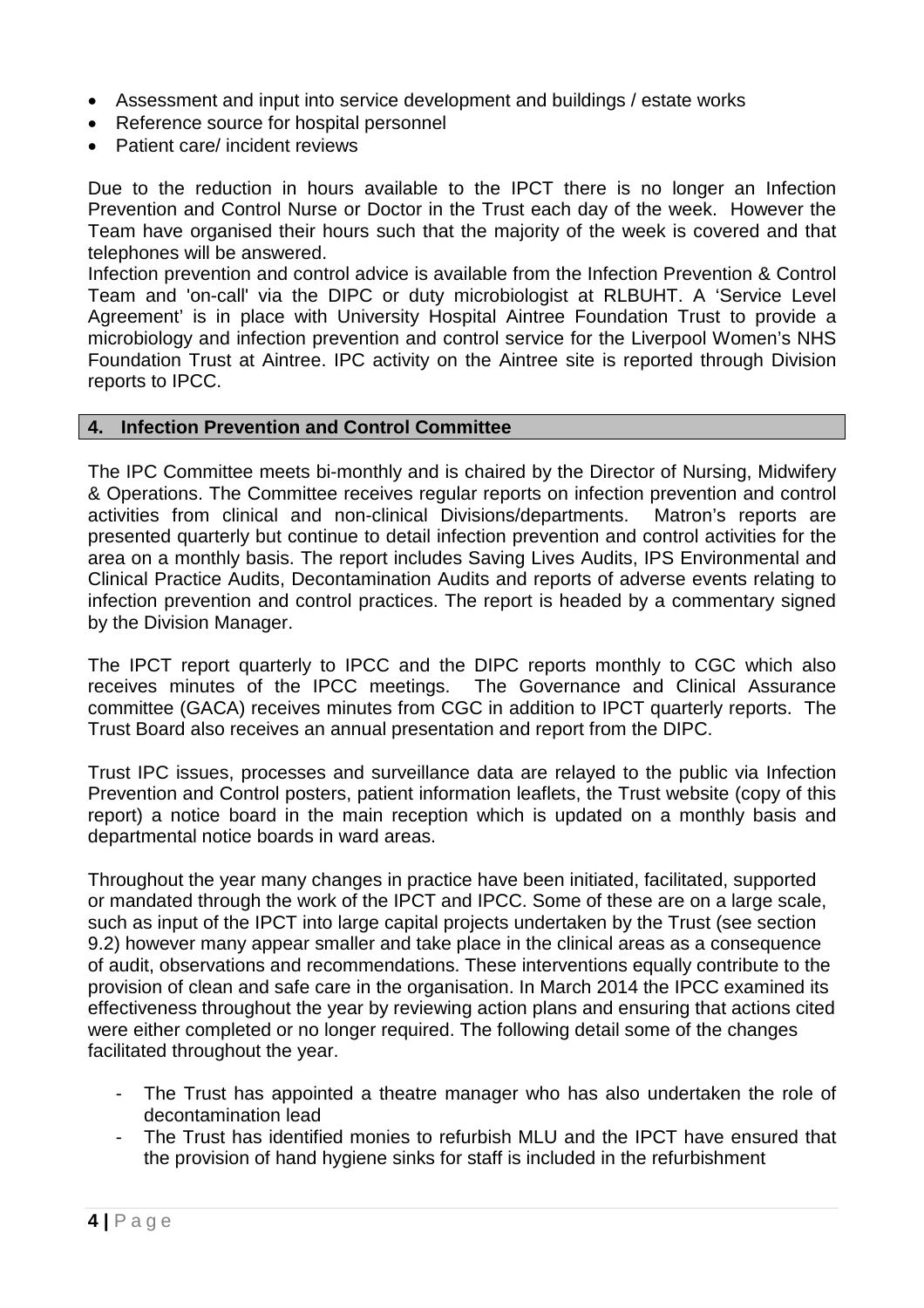- Root cause analysis for adults with bacteraemia have been led by the IPCT and undertaken in a tight timeframe.
- The improved, alcohol based, chlorhexidene skin preparation product introduced last year in Gynaecology theatres has been extended to use in Obstetric theatres.
- A bespoke LWH electronic training package has been developed for both clinical and non-clinical staff training.
- Extension of the saving lives *C.difficile* audit tool to include all patients with diarrhoea.
- The procedure documentation for ascitic fluid aspiration has been modified to include use of aseptic technique
- Provision of storage in theatres has been improved having been identified as a concern on repeated audits

Although there is progress in some areas, in others significant actions are not addressed in a timely manner

- The IPCT has failed to make progress on one 'non-compliance' from the Health care act
	- o Provision of surveillance software
- Assurance regarding the integrity of mattresses in Maternity has remained challenging.
- Lack of robust evidence of compliance with the ICNA audit process, (returning action plans and recording completion of actions) was often poor
- The audit process has highlighted the unsatisfactory area allocated for HSSU receipt and distribution
- <span id="page-8-0"></span>- Monitoring of pool cleaning in Maternity remains inconsistent

# **5. External Bodies**

# <span id="page-8-1"></span>**5.1Health Care Act & Care Quality Commission**

The Health Care Act was published in October 2006 and revised in January 2008 and January 2011 as the Health and Social Care Act. This code of practice sets out the criteria by which managers of NHS organisations are to ensure that patients are cared for in a clean environment where the risk of HCAI is kept as low as possible. Failure to observe the code may result in an Improvement Notice. The CQC have undertaken to perform inspections of NHS organisations to ensure compliance with the code.

The IPCT constructed an action plan for the Trust against the 10 sections (and numerous sub-sections) of the code. The action plan review is a standing item on the IPCC agenda which monitors progress. There are two outstanding standards of the HCA with which the Trust is not fully compliant; these are detailed in Appendix A

# <span id="page-8-2"></span>**6. Education**

Mandatory training in Infection Prevention and Control is a requirement for all Trust staff including clinical, non-clinical staff and contractors. The IPCT update the training package annually and ensure that it reflects best practice, national recommendations and issues identified as non-compliant in the previous year. Non clinical staff not working in the clinical areas receive training in infection prevention and control every three years via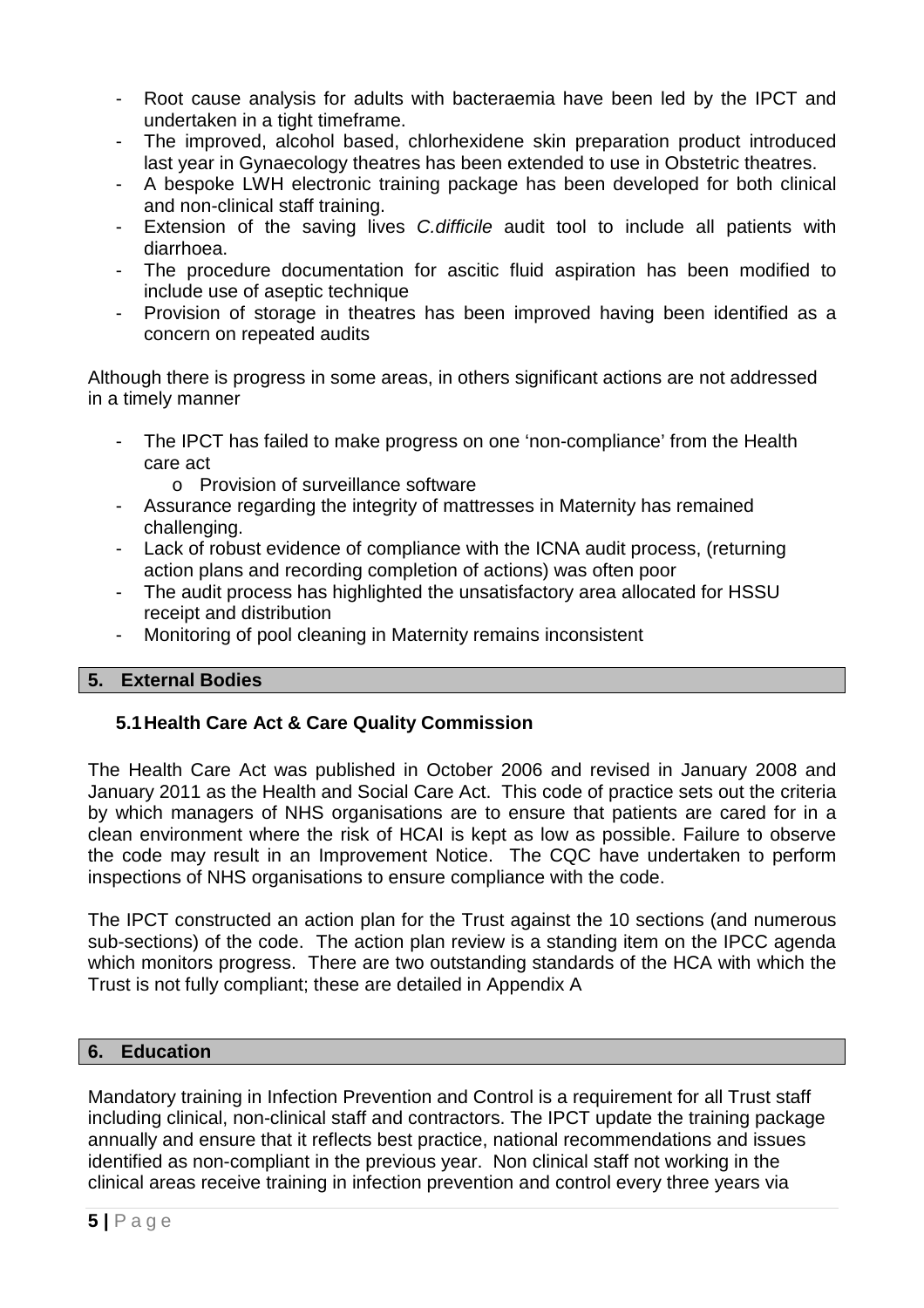workbook. All clinical staff (and non-clinical staff who work in the clinical area) have been required to complete face to face or workbook training and a Hand Hygiene Assessment.

Although the majority of mandatory training sessions are provided by members of the IPCT a limited number of link staff also provide this training within their areas. Training continues to be provided by the IPCT for medical staff which includes consultants, trainees and ad-hoc mandatory training for corporate services.

The IPCT has provided 29 general training sessions in 2013-14 and 2 Professional Development training days for link staff. Appendix B.

Following the review of mandatory training within the Trust in January 2013, the IPCT proposed that the frequency of training for clinical staff should be reduced to 3 yearly. The IPCT assessed this change as low risk as clinical staff are continuously audited within their clinical practice role and any deficiencies would be addressed locally for the individual or the clinical team. This proposal was monitored over the year was reviewed in January 2014 which concluded the training should remain 3 yearly.

The Mandatory training workbook introduced by the IPCT in April 2011 has been updated annually. There have been some administration issues regarding the provision of the updated versions available to staff which are being monitored by the Trust Education Team. The choice of face to face delivery or completion of a work book is diminishing with many work areas providing work books only.

The National Skills Framework proposed initially by The Cheshire and Merseyside network for an electronic IPC passport has been recognised as a national project but has yet to be agreed and implemented in the North West. The IPC Practitioners have contacted other Teams in the local area regarding the National Skills Framework and none to date have implemented this learning package. One of the criteria for implementation of this training package is that it is to act as a passport for inter-hospital staff transfer.

The IPC Practitioners have reviewed the electronic national IPC training package NLMS and NLMS Lite in the past and reported the findings to IPCC in February 2013. Both packages deliver an IPC programme with NLMS being a longer and more in-depth version. NLMS Lite was devoid of some standard precautions which are essential for IPC

The IPCT recognised the advantages of an electronic training programme and have developed a suitable bespoke version for the Trust's training needs. The non-clinical package was successfully trialled in December 2013.

The Clinical package will be trialled by the Link staff from April 2014 with a plan to implement from the beginning of May 2014. From this date the workbooks will be withdrawn as per Trust recommendation and the face to face presentations for Mandatory training will cease. Both packages will be reviewed annually in line with IPC activity and standards. The Trust will continue to use OLM for documenting the evidence for which the onus is on the Divisions to monitor and report.

As noted in previous annual reports funding is provided for Trust IPC Practitioners to attend the Annual Infection Prevention Society conference. Appendix D details training attended by members of the IPCT.

#### <span id="page-9-0"></span>**7. Guidelines/Policies**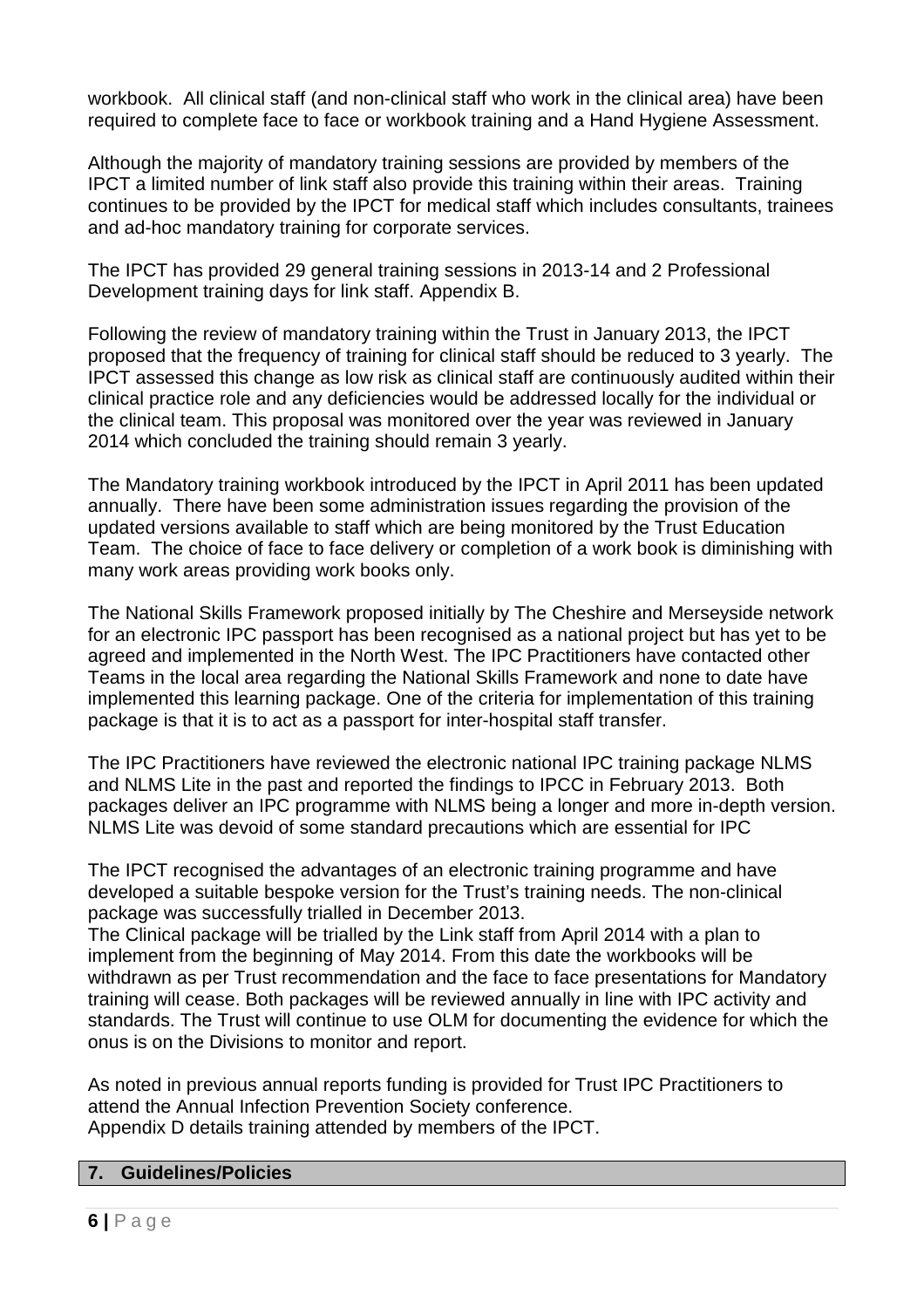No new IPC Policies have been required. The IPCT updated the C.*difficile* best practice guidelines in line with new national guidance.

The IPC Team has also participated in multidisciplinary reviews of the following policies:

- Management of Needle sticks
- Policies within the Occupational Health Service
- <span id="page-10-0"></span>• Waste Policy

# **8. Audits**

# <span id="page-10-1"></span>**8.1Microfibre Cleaning Audits**

Since implementation of the Microfibre cleaning process in April 2011 the IPCT have constructed a specific audit tool to measure all aspects of the process. G4S were tasked to provide staff training and audit compliance, the results of which would be reported monthly to Patient Facilities Manager and a summary would be documented within the Estates and Operational Services report to IPCC.

However monthly audit data has not been forthcoming. As reported last year the Team and Patient Facilities Manager have afforded a lot of time to monitor the situation, with support from the Director of Nursing Midwifery and Operations who has attended contract review meetings. The contractor had assured the Trust that all staff have now been trained, assessed as competent, and are monitored. Four audits have been completed over the last year by G4S using an adapted tool. The areas include Maternity x 2,the Gynaecology HDU and Rapid response team. The Team acknowledges that this does not give assurance that standards are maintained throughout the organisation. The washing machines for decontamination of cloths have been replaced to ensure standards can be met.

Microfibre is a standing item on the monthly meeting with IPCT, G4S and the Patient Facilities Manager and is discussed at length. A decision will be made within the first quarter of 2014 whether the Trust and Contractor feel this is the optimum method of cleaning this Trust.

# <span id="page-10-2"></span>**8.2 ICNA Trust audit programme**

The IP&C Team continue to use the ICNA tool originally devised in 2004.

The programme and the audit process (including standards for communication of findings) is agreed annually by the IPCC. Departmental audits are carried out unannounced by the IP&C Practitioners. The Team have encouraged the link staff and the cleaning contractor staff to accompany them during audits as an opportunity for professional development in their role. The number of department audits carried out was 32 (18 accompanied by department staff and the Training and Compliance Manager for G4S). A total of 153 audits were carried out by the IPC Team.

Clinical practice audits (Hand Hygiene, Personal Protective Equipment and Safe Use and Disposal of Sharps) are carried out by department staff. Each area was to complete a minimum of 2 each of the above audits within a year

A total of 278 audits are scheduled to be completed (140 Departmental & 138 clinical practice). From October 2013 the programme was modified to include monthly hand hygiene audits from all clinical areas increasing the total number of required audits to 381.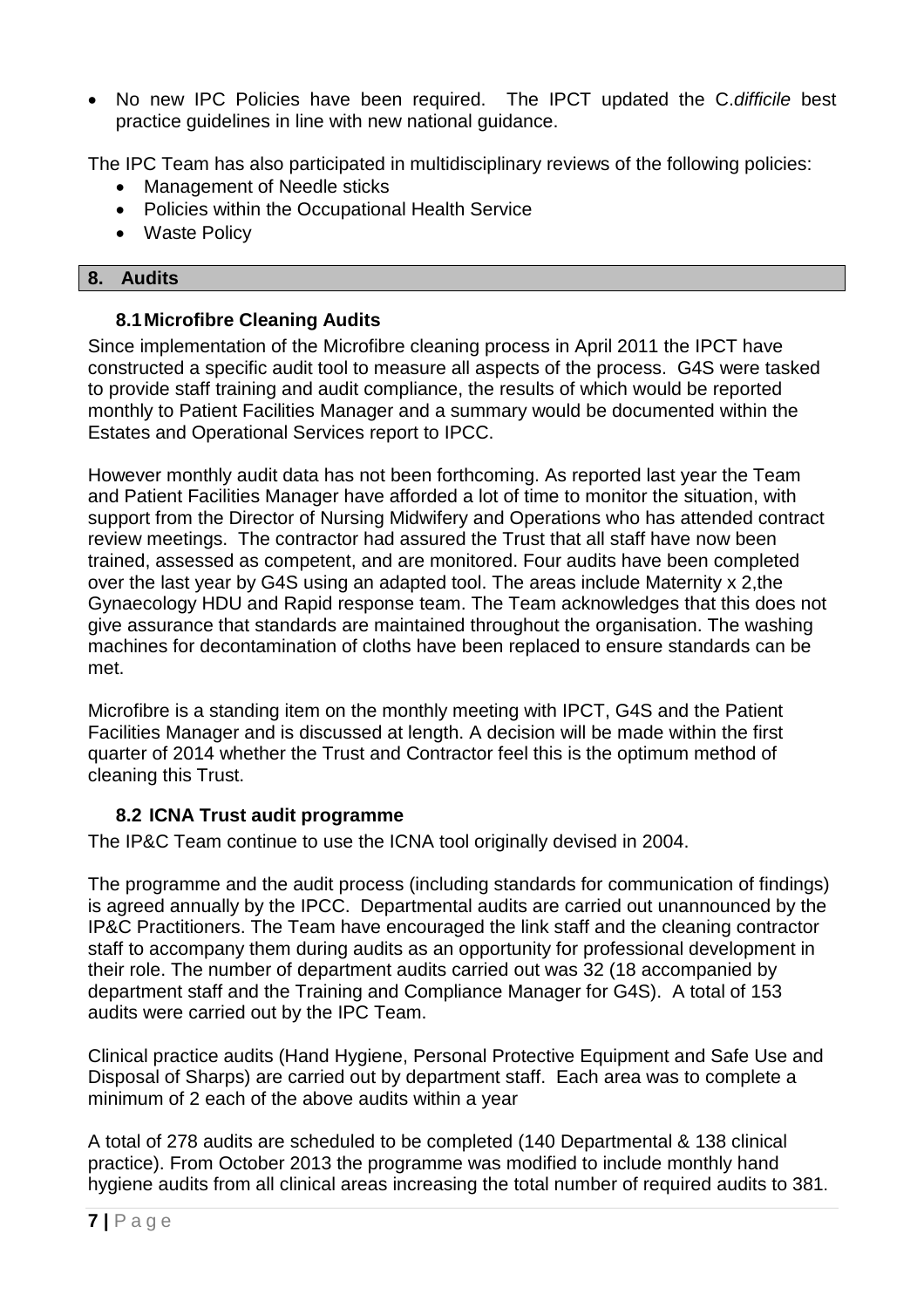88% (334/381) of all audits have been completed.

100% of departmental audits and 96% (133/138) of all clinical practice audits have been completed ie 98% of the originally planned audit schedule was completed. The change in the programme midway through the year has allowed the overall total to fall to 88% (334/381) while the new process is embedded.

| <b>Audit</b>                         | Mean Score (%) | Range (%)  |
|--------------------------------------|----------------|------------|
| <b>Ward Environment</b>              | 76             | $47 - 95$  |
| Ward Kitchen                         | 74             | $48 - 97$  |
| Linen                                | 84             | $56 - 100$ |
| <b>Departmental Waste</b>            | 91             | $68 - 100$ |
| <b>Patient Equipment</b>             | 87             | $69 - 100$ |
|                                      |                |            |
| Hand Hygiene                         | 97             | $80 - 100$ |
| <b>Personal Protective Equipment</b> | 98             | $82 - 100$ |
| Sharps safety                        | 92             | $58 - 100$ |

The audit scores (mean and range) are outlined below:

The audit results are fed back to the department via the ward managers and matrons for actioning. The monitoring of the audit process has been accommodated by providing a shared drive for the wards to monitor their own timetable. The results are also included in the Divisional and IPCT Quarterly reports to IPCC. IPS audit results are summarised in Appendix D.

The audit process has standards for both the number of audits to be completed and the turnaround time for results. The IPCT completed the process within the stipulated timeframe 81% of the time.

There were a total of 6 breaches, one was in relation to a trial of new audit tool, two were 1 and 2 days late, and three were late due to annual leave.

#### Trust Linen audit

The audit was carried out in May 2013 by the IPC team and Facilities' Manager. Issues included temporary location of Trust linen store not being fit for purpose. This was relocated and final situation will be concluded in September 2014 as part of the Trust space utilisation programme. Practices in this area continue to be monitored by the Facilities Manager.

Environmental standards for wards and department linen stores are monitored via the Trust IPC audit programme and reported back to ward / department managers to action and IPCC via Divisional reports.

# **8.3 Mattress audits**

Mattress audits are completed 3 monthly in Delivery Suite and Midwifery Led Unit, and 6 monthly in all other areas. The audit examines cleanliness and mattress integrity. Results are reported through the Divisional Report to IPCC. In January the audit process in Maternity revealed a significant number of mattresses which required replacing. Additional mattresses were purchased and a small pool of spare mattresses is now maintained.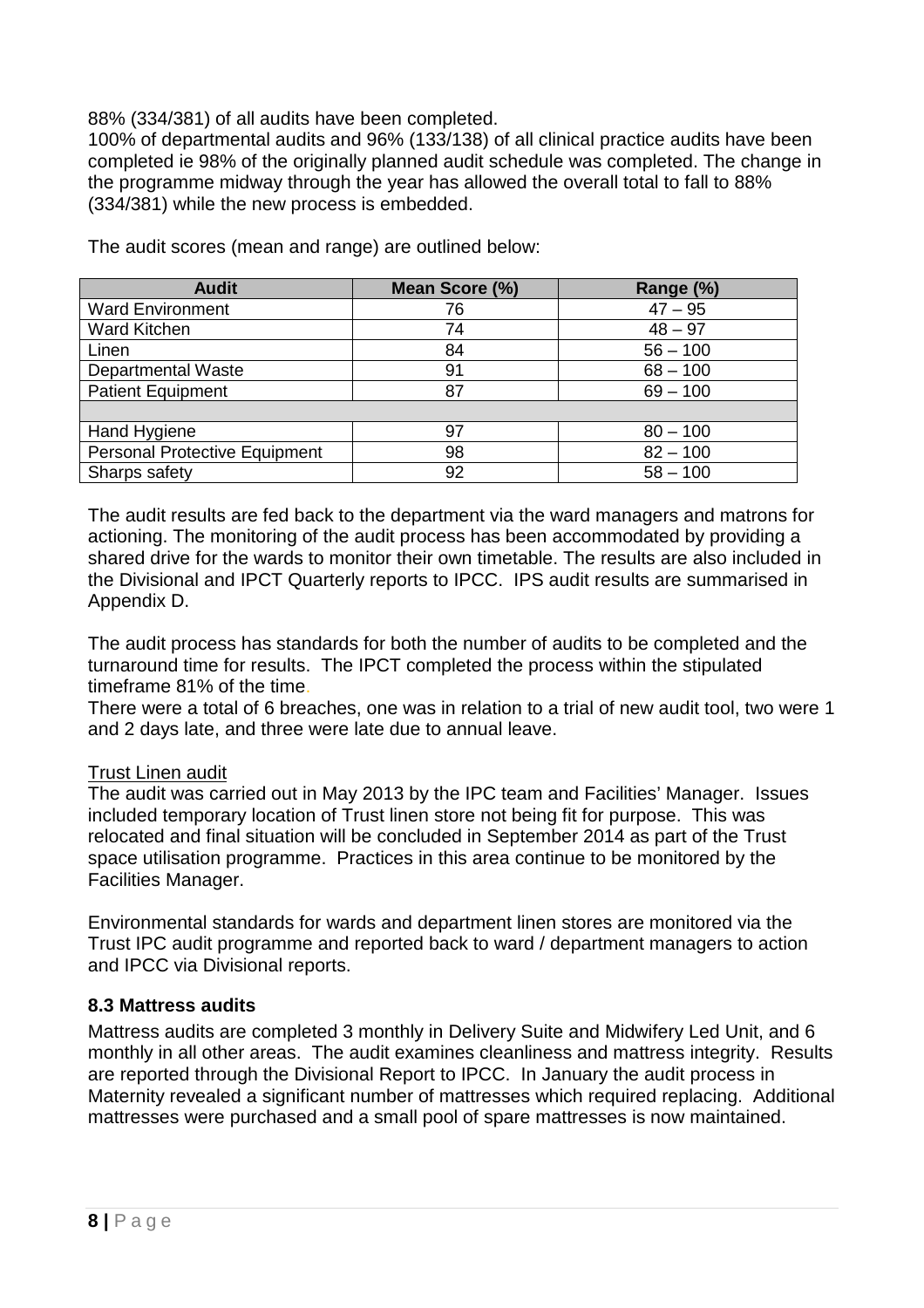#### <span id="page-12-0"></span>**9. Other Issues**

#### <span id="page-12-1"></span>**9.1Link Staff**

The link staff meetings are held bi-monthly although attendance remains poor. Seven link staff not attending any meetings, 2 staff attended all meetings (see Appendix E).

Professional Development Days held twice per year are a means of time out with Link staff and the IPC Team (Session 1 45% attended, session 2 58% of link staff attended). The programme is organised to reflect topical subjects, Trust implementation, reinforcement and non-compliance of IPC standards.

The service programme for the Link staff to work a morning with the Team carrying out audits and attending to specific needs of individual link staff; 21% staff attended in 2013- 14. This was discussed at IPCC with the conclusion that the Ward Manager must make themselves available to accompany the Team or the Matron be contacted to attend the audit. The team have been accompanied on most occasions with a member of the ward staff but not always the senior person on the ward/shift

Mandatory training in the past has been organised for link staff specifically to go through the annual update of mandatory training package for clinical staff. It also allows the opportunity for assessment of hand hygiene technique of link staff, this was not undertaken this year due to reduced IPC Team staffing levels. The Team have created an electronic version of the clinical and non clinical package. This has been trialled by the non clinical staff.

OLM figures confirm that only 82% of current link staff have had hand hygiene assessments in the last year. (72% have attended Trust Mandatory training sessions 2013-14.

# <span id="page-12-2"></span>**9.2 Building Projects & Design Developments**

Meetings between Estates, Facilities & IPC Team have continued. This includes Patient Facilities Manager and G4S staff and more recently The Trusts Health and Safety Manager. The team remain reliant on the Estates Department and the Divisions alerting and involving the Team in impending projects via the Infection Prevention and Control Committee meetings.

IPCT activity in the last year has continued to include involvement with new build and refurbishment projects. The meetings with the Contractor, Trust department staff, Estates and Facilities Team, ensure good Infection Prevention & Control products and practices are implemented. Consultation was co-ordinated and managed with timely consultations in most projects.

The IPCT has been instrumental in ensuring the post project review snagging issues have been addressed by the contractors as parts of their obligations in ensuring standards are met.

2013-14 projects requiring IPC Team involvement included:

# <span id="page-12-3"></span>**9.2.1 Gynaecology and Surgical Services Division**

Chemotherapy Suite on Rosemary Ward – the Team continues to be involved in supporting the chemotherapy service in the Trust. Further input was joint infection control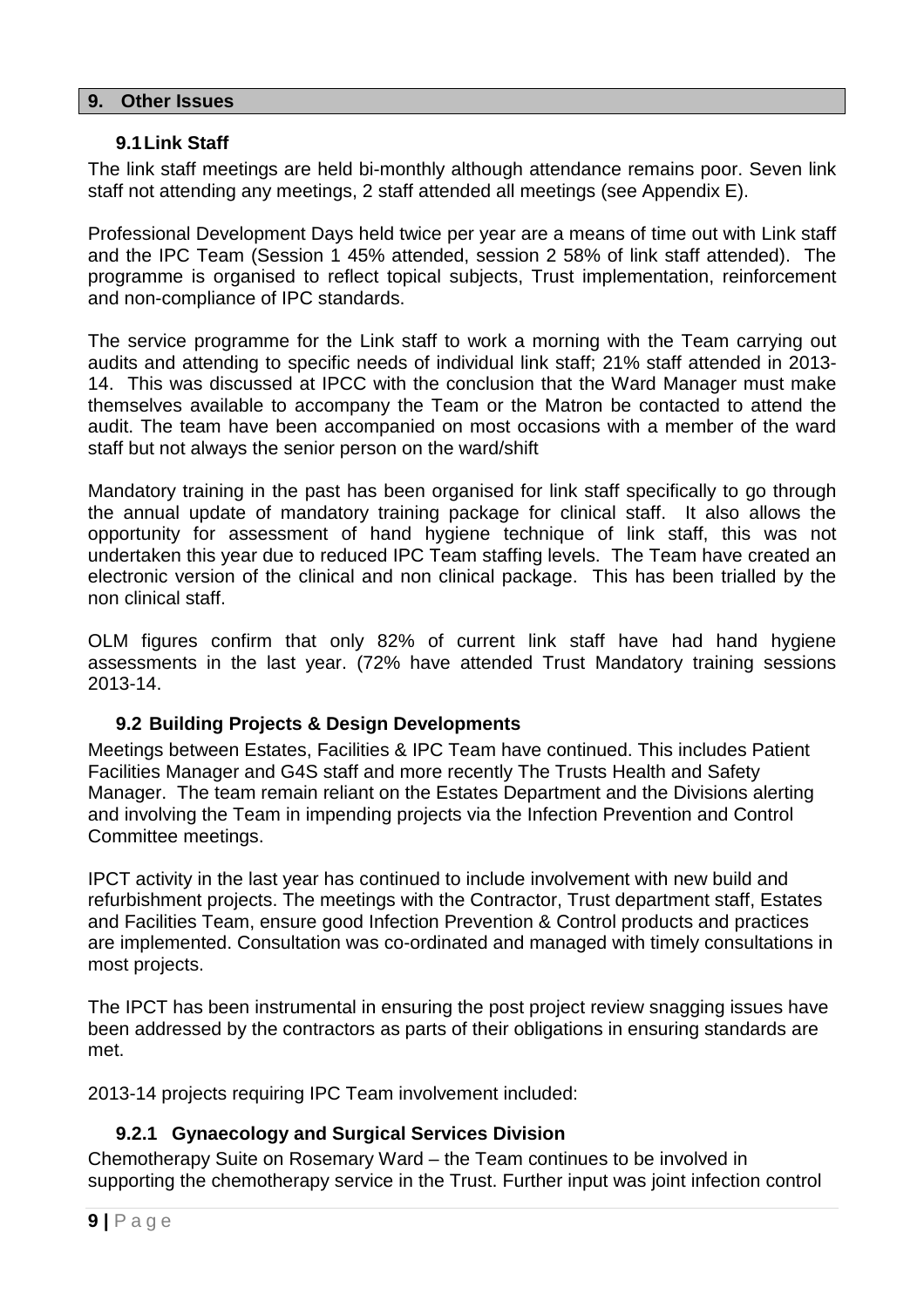support with Clatterbridge Centre for Oncology of clinical practices and supporting clinicians on site. April 2013, Clatterbridge actioned the clinical practice, Liverpool Women's NHS Foundation Trust actioned the environmental issues

Gynaecology OPD – The ambulatory service required Department redevelopment to accommodate new procedures as an outpatient service. The IPCT with the Facilities Manager monitored standards during the building project advised on good clinical practice and provisions when the service was operational. There was an issue which has since been resolved around the cleaning of stainless steel sinks.

ER Project – relocation of unit to ground floor. IPCT has been involved regarding the plan development stage. The only issue of concern is the small dirty utility room on the department. The current isolation facility in Emergency Room will be replicated in the new facility.

HSSU –remains a concern regarding the high risk clinical practice of checking used instruments on the staff / public corridor. This is due to initially the department being a temporary location and the department being too small to accommodate the required activity.

The condition of the instrument delivery trolleys has been an ongoing concern for the last 18<sup>th</sup> Months with no resolution. This is documented in Instrument Review Committee's and has been escalated to senior staff within the Gynaecology Division and Trust.

Both above situations are on the current Risk Register and managed by Gynaecology and the newly appointed Decontamination Manager.

# <span id="page-13-0"></span>**9.2.2 Maternity Division**

Big push Phase 3 completed in late spring 2013. The IPCT continued to support the Division and Patient Facilities Manager in managing the build and subsequent snagging list. Ad-hoc meetings were supported to ensure the projected plans met IPC requirements when the clinical service in this area recommenced. The team have reinforced the standard for decontamination and documentation of the birthing pool, bath and induction suite.

The IPCT are involved with the isolation facility in Maternity base (which is awaiting formal sign off from the Contractor). The Team have collated guidance and have provided training for clinical staff in preparation for commissioning. This may need refreshing once sign off has been completed.

MLU SINKS -- The Team have been notified of impending revamp of this project when external funding has been sourced early 2014. The standard for birthing pools will need to be readdressed within the project.

FETAL CENTRE – The department staff have been supported by the Team for a change of use in one room within the expanded Fetal Centre.

NEONATAL UNIT and HDU – Both areas have been reviewed in light of standards and documentation regarding Pseudomonas in high dependency areas. The systems in place regarding Legionella have been maintained. The cleaning of the sink and surrounding areas have been reviewed and are maintained regularly by ward link staff. The Trust Water Safety Group reviews and reports on progress.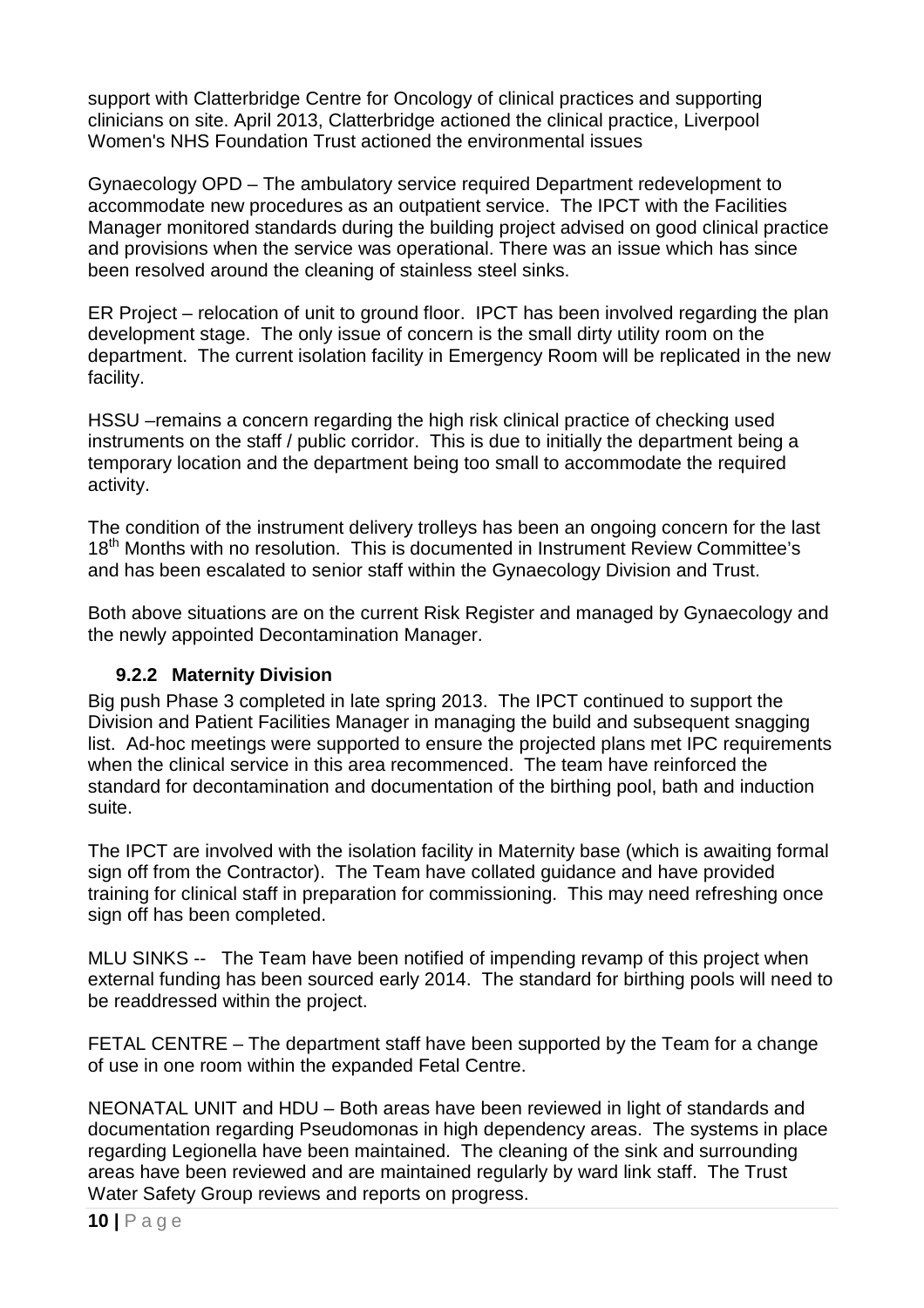# <span id="page-14-0"></span>**9.2.3 Team Role in Procurement / Service Contracts**

- The IPC practitioners will be involved in the procurement process for the above building projects in liaison with the Patient Facilities Manager.
- The team have been involved in the Trust Cost Improvement project in relation to reviewing and assessing clinical supply products. This commenced in September 2013 with presentations by the lead clinicians in December 2013.The drive from the clinical staff was to ensure the products were a quality product and fit for purpose. The Trust procurement service has been tasked to implement the recommendations and report any cost improvements.
- In September 2013 the IPC Team was asked to review specific products e.g. Gloves, Hand Hygiene and decontamination products and also assist other staff in reviewing clinical products purchased within the Trust. The aim of the project was financial saving which clinical staff also felt this should remain based on quality of care. The IPCN produced a paper at the end of November 2013 making recommendations, the implementation of the products is yet to commence and will continue in 2014-15.

# <span id="page-14-1"></span>**9.2.4 Cleaning and Catering Contract**

The IPCT has continued to support the monitoring of the G4S contract working alongside the Patient Facilities Manager. The Team has escalated to the Trust concerns relating to poor cleaning standards and maintaining a good standard throughout the hospital over the last 24 months. In the first half of 2013 the Team has met monthly / bi-monthly with the Facilities Manager and G4S representatives and have had 1 away day in the last 12 months. This away day made recommendations for regular reports to be included in the Estates and Facilities report to Infection Prevention and Control Committee.

# <span id="page-14-2"></span>**9.2.5 Waste Contract**

The Team have supported the review of the Waste Policy in the last year with the Environmental Manager. The implementation of alternative waste streams as in HTM O4 has been reviewed in the Trust with the IPC Team, Environment, Facilities and Health and Safety Managers. On review in November 2013 it was agreed due to the nature of the Trust Clinical Speciality and the majority of patients self-caring this implementation would not ensure waste was disposed of in a safe manner consistently and the cost savings would not achieve the proposed amount. When benchmarking with other hospitals providing Women's services they have not implemented in the Women's service areas even when implemented elsewhere in the hospital. This recommendation was due for *completion* within the Estates report to IPCC and Health and Safety early 2014. The Team have advised the Trust of the risks of implicating this system Trust wide.

Although it is a requirement of the Health Care Act, the IPCT have not been involved in the current waste contract procurement process.

# <span id="page-14-3"></span>**10. Surveillance of Infection**

Hospital infection (or possible infection) is monitored in the majority of the hospital by 'Alert Organism Surveillance' this involves scrutiny of laboratory reports for organisms associated with a cross infection risk e.g. MRSA, *Clostridium difficile* etc.

On the Neonatal Unit, which houses most of the long-stay patients, surveillance is undertaken by both 'Alert Organism' and by prospective routine weekly surveillance of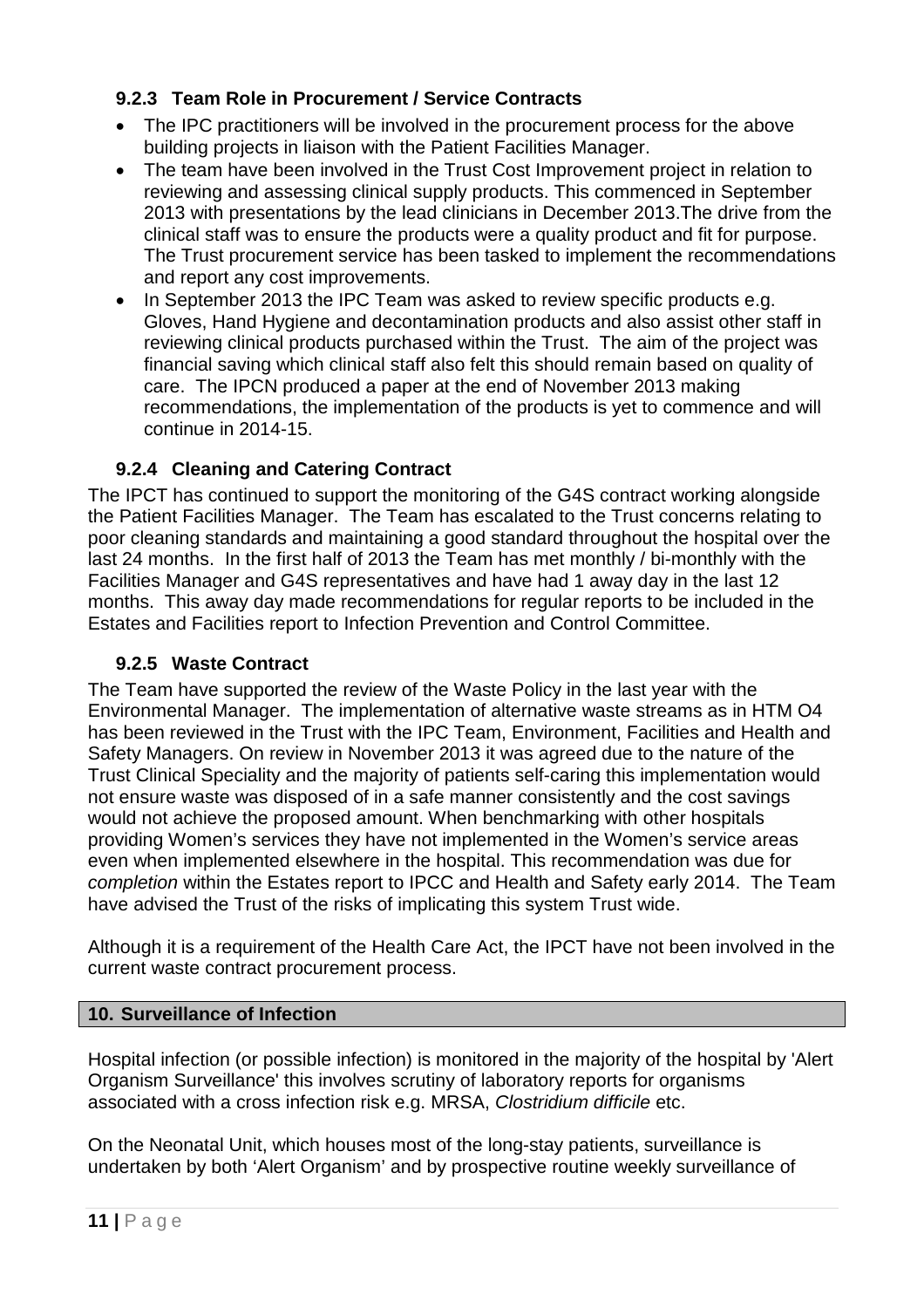designated samples. The IPCT examines results of these samples and action points are in place for the Unit based on these results.

Surveillance of bacteraemias (blood stream infections) for both national mandatory and in house schemes is also undertaken.

The need for surveillance of surgical wound infections has long been recognised as an important quality marker by the IPCT and Trust. Although surveillance was initiated by the IPCT this has not been sustained due to the reduction in time available to the team. The Trust does monitor surgical wound infections via a number of different mechanisms.

# <span id="page-15-0"></span>**10.1 Alert Organism Surveillance**

# <span id="page-15-1"></span>**10.1.1 MRSA**

The total number of patients identified carrying Methicillin Resistant *Staphylococcus aureus* (MRSA) in the Trust during the year 2013-14 was 53, primarily identified from screening samples. This is a decrease in comparison to the 72 identified in 2012-13. The charts below show the number of new patients identified with MRSA per year for the period 1995 – 2014 and the number per month for the current reporting year by provenance.



**MRSA LWH 1995 - 2014**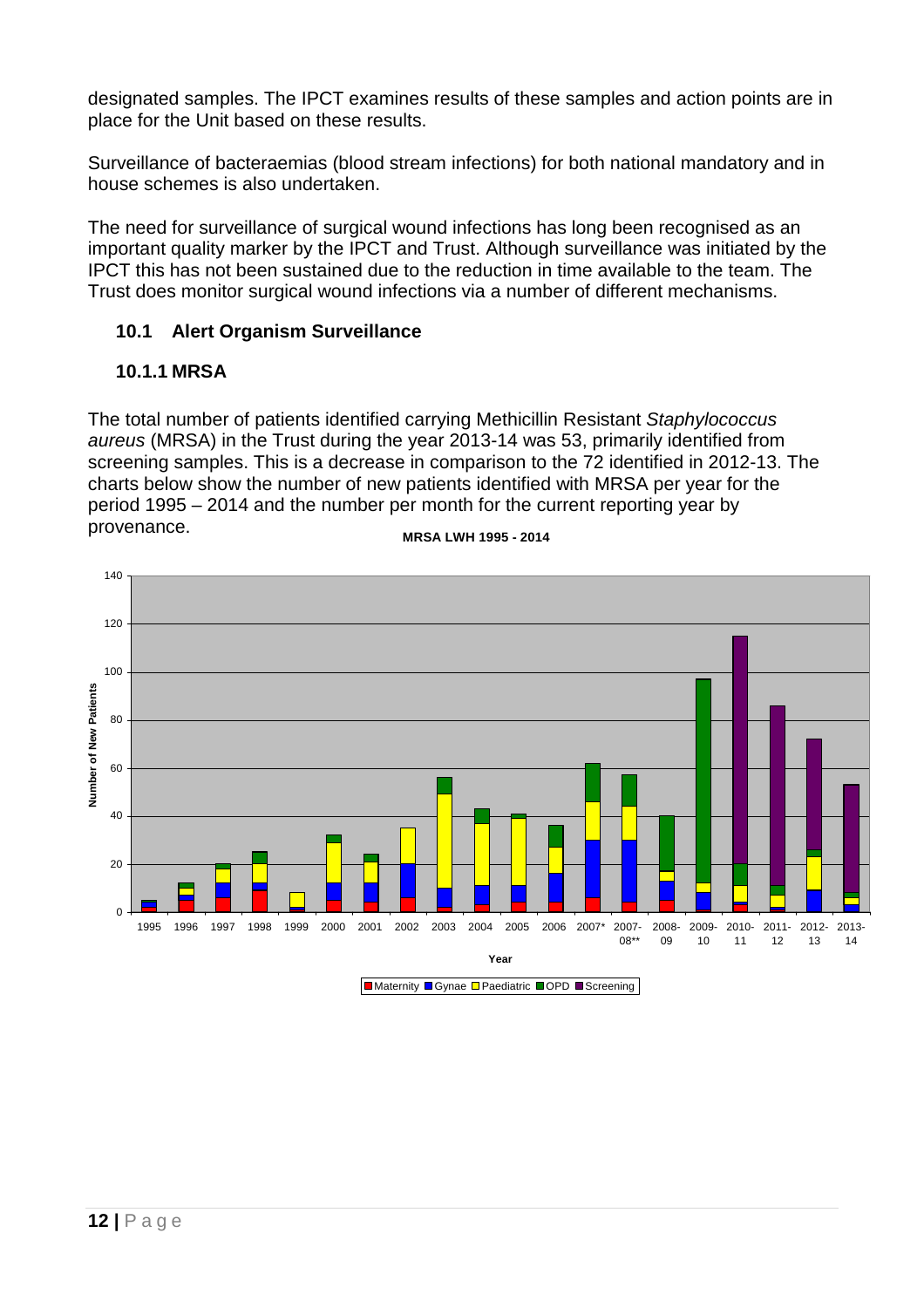#### **LWH MRSA 2013-2014 n=53**



Maternity **C**ynaecology **D** Paediatrics OPD Screening

As outlined in previous Annual Reports the Government have established targets for screening such that all elective admissions and all eligible emergency admissions to hospital should be screened for carriage of MRSA prior to, or on, admission. The IPCT have an MRSA screening policy as part of the infection control policy with outlines actions for patients found to be positive on screening. The percentage of patients screened in line with this policy is detailed in the table below.

| <b>Screening of Elective and Emergency Admission 2012-13</b> |                |     |     |     |     |     |     |     |            |     |     |     |     |
|--------------------------------------------------------------|----------------|-----|-----|-----|-----|-----|-----|-----|------------|-----|-----|-----|-----|
| <b>Month</b>                                                 |                | Apr | May | Jun | Jul | Aug | Sep | Oct | <b>Nov</b> | Dec | Jan | Feb | Mar |
| $%$ of<br>eligible<br>patients                               | Elective       | 100 | 95  | 94  | 96  | 97  | 98  | 95  | 95         | 96  | 94  | 96  | 95  |
| screened                                                     | Emer-<br>gency | 100 | 96  | 94  | 97  | 95  | 92  | 93  | 92         | 93  | 91  | 95  | 92  |

In the period April 2013 to March 2014 7300 adult patients were screened for MRSA carriage in line with the DoH guidance. 45 (0.6%) were positive (1.2% in 2011-12 and 1.0% in 2012-13).

**MRSA Status Adult Patients 2013-14** 5 adult patients were identified with MRSA on diagnostic samples from clinical sites. One patient (not a LWH patient) developed line associated MRSA sepsis. 3 of the remaining 4 had wound infections and one patient presented to ER with an infected cyst. There were no clusters or other epidemiological linking of patients with MRSA infections. There was no evidence of spread of MRSA amongst adult patients in the Trust.



Screening Colonisation of clinical Site Infection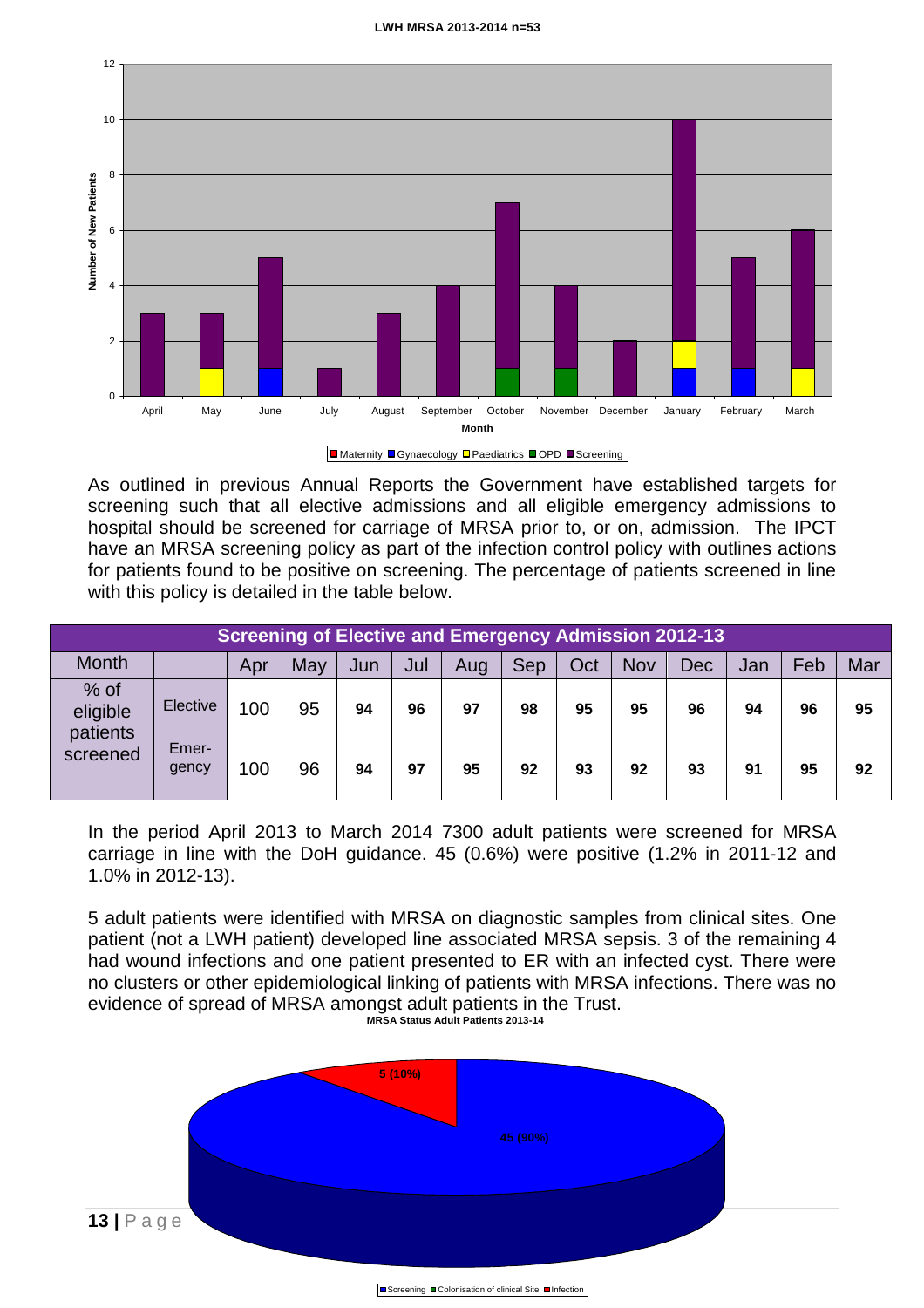There were no MRSA bacteraemias in adult patients in the reported year. There were no MRSA bacteraemias in neonatal patients in the reported year.

During the period of this report 3 babies were identified with MRSA (14 in 2012-13). All 3 were identified on admission swabs suggesting maternal acquisition. There were no secondary cases or other evidence of spread of MRSA on the neonatal unit.

# <span id="page-17-0"></span>**10.1.2 Clostridium difficile**

C*lostridium difficile* is the commonest cause of healthcare acquired diarrhoea in the UK. Mandatory reporting of this disease (for patients over 65) commenced in January 2004 and now includes all patients over 2 years old. Historically the number of cases at LWFT has been small. During the period April 2013 to March 2014 two patients in the Trust were identified with *C.difficile* infection. The number of cases during this and preceding years is shown in the chart below. Both the patients identified with *C.difficile* infection were cared for in Gynaecology. Both incidents had a full multidisciplinary review of care conducted and in neither case were any Trust attributable antecedent causes identified. The target for this disease for the Trust in 2013-14 was zero Trust attributable cases.



#### **Patients with** *C.difficile* **toxin positive samples**

# <span id="page-17-1"></span>**10.1.3 Group A Streptococcus**

In the period April 2013 to March 2014, 8 patients were identified with Group A streptococcus as detailed below.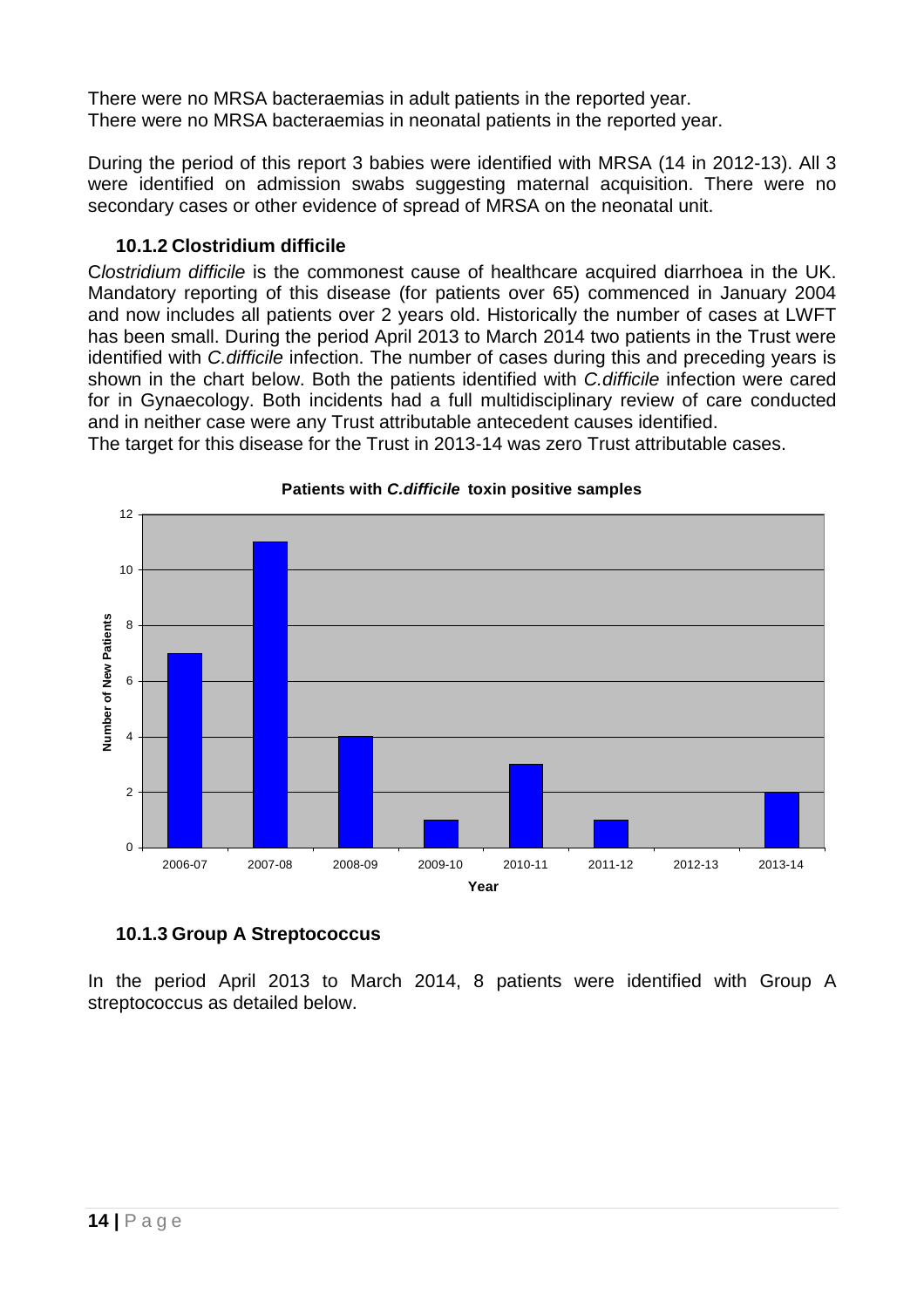



7 of the 8 patients with Group A streptococcal infection were maternity patients and the remaining patient was a neonate with presumed maternal acquisition of the organism. As highlighted in previous annual reports Group A streptococcal infection is being increasingly recognised as a cause of mortality and morbidity in maternal patients.

One patient had Group A streptococcal bacteraemia, and one patient had tonsillitis. The remaining were all isolated from the genital tract of post-partum or antenatal patients. The bacteraemic patient was reported to PHE as an invasive episode and a multidisciplinary review of the patient's care was undertaken which concluded that there were no Trust attributable factors which resulted in the bacteraemia and as such the infection was unpreventable.

The peak of activity of this organism occurred in the winter months, and coincided with an increase in activity both regionally and nationally. Isolates were submitted to the national reference laboratory for typing, no epidemiological links were identified.

# <span id="page-18-0"></span>**10.1.4 Glycopeptide Resistant Enterococcus(GRE)**

There were no GRE bacteraemia's reported.

# <span id="page-18-1"></span>**10.2 Routine Neonatal Surveillance**

Nearly all infection on the neonatal unit is, by definition, hospital acquired although a small proportion is maternally derived and difficult to prevent. Routine weekly colonization surveillance has continued this year on the neonatal unit. Results are shown in Appendix F

As colonisation is a precursor to invasive infection the purpose of this form of surveillance is to give an early warning of the presence of resistant or aggressive organisms and to ensure current empirical antimicrobial therapy remains appropriate. Action points are embedded in the neonatal unit and IPC policies linked to thresholds of colonisation numbers to limit spread of resistant or difficult to treat organisms.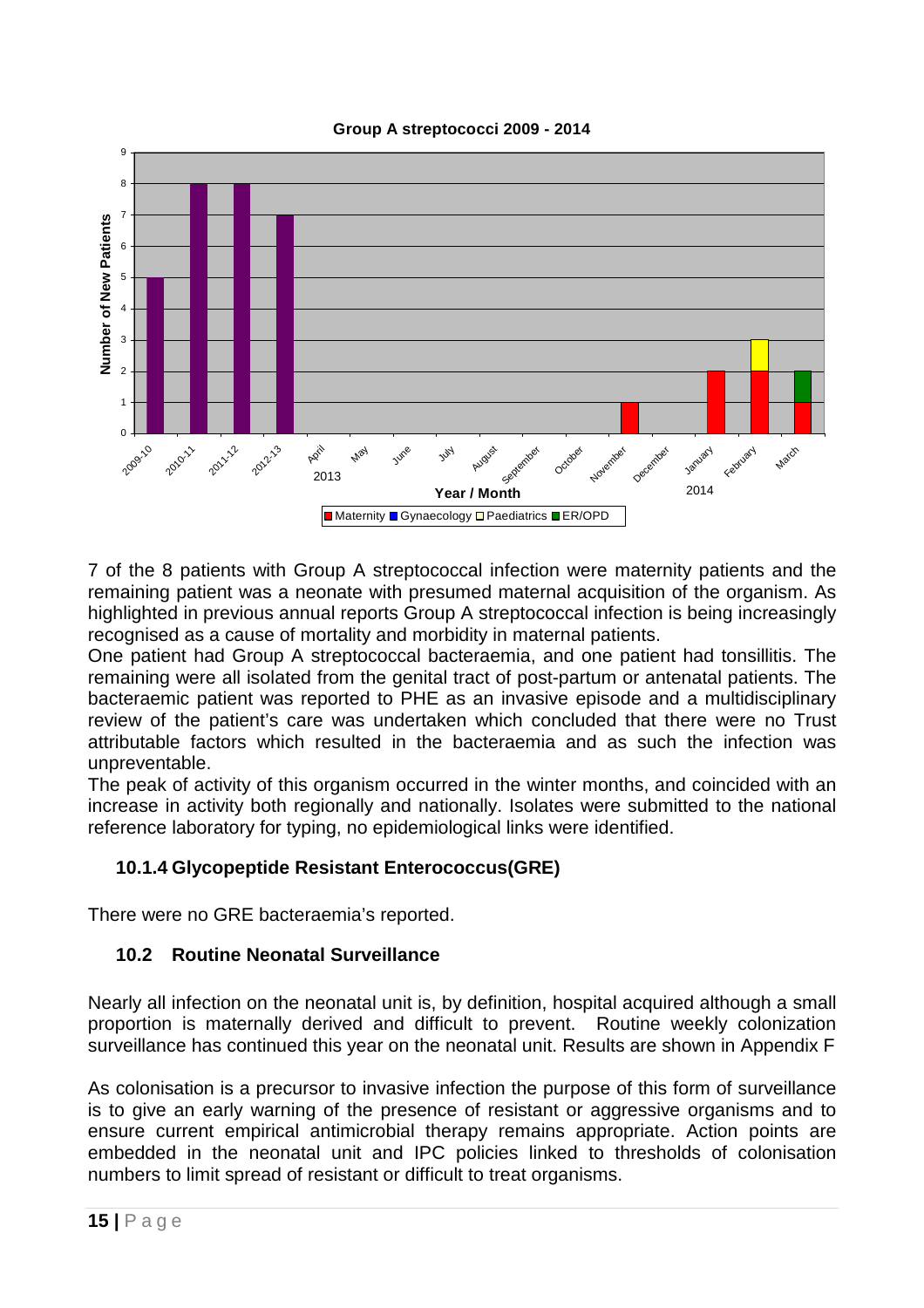As well as resistant or aggressive organisms focus has remained on both *Pseudomonas spp*. and *Staphylococcus aureus* as potential serious pathogens. The median number of babies colonized with pseudomonas each week was 1 (decreased from 2.5 last year), and with *S.aureus* was 4 (3 last year).

# <span id="page-19-0"></span>**10.3 Bacteraemia Surveillance**

# <span id="page-19-1"></span>**10.3.1 Neonatal Bacteraemia**

As always the commonest organism responsible for neonatal sepsis was, the common skin organism, coagulase-negative staphylococcus (CoNS). In the period April 2013 – March 2014 8 babies (13 in 2012-13 and 10 in 2011-12) had infections with Gram-negative organisms, 1 of these infections (*E coli)* occurred in the first 5 days of life and was congenitally acquired. The remaining 7 Gram-negative infections occurred after 7 days (4 *E.coli*. 1 *Enterobacter sp*. 2 *Klebsiella sp*.).

There were 12 episodes of infection with significant Gram-positive pathogens; in 6 cases (all Group B streptococcus*)* the infection was congenitally acquired. The remaining 6 (4 Group B streptococcus, 2 *S. aureus*) occurred after the first week of life.

There was 1 baby in 2013-14 who developed invasive infection with Candida.

All non coagulase-negative staphylococcal sepsis on the unit is subject to a review to determine the focus of infection, precipitating causes and the appropriateness of care. The bar chart below describes the pattern of 'definite-pathogen' neonatal bacteraemia in the current year in comparison to last year and the median value for each organism for preceding years. Although there is considerable variability in the figures from year to year (probably reflecting the complex of pathogen host relationship in this group) as indicated in last year's annual report the number of *S.aureus* infections has continued to decrease. There have been no pseudomonas bacteraemias in the last two reported years. There does appear to be an increase in Group B streptococcal bacteraemia, although there have been high values in previous years (8 in 2006-07), and, as noted above, half of the reported cases were congenitally acquired.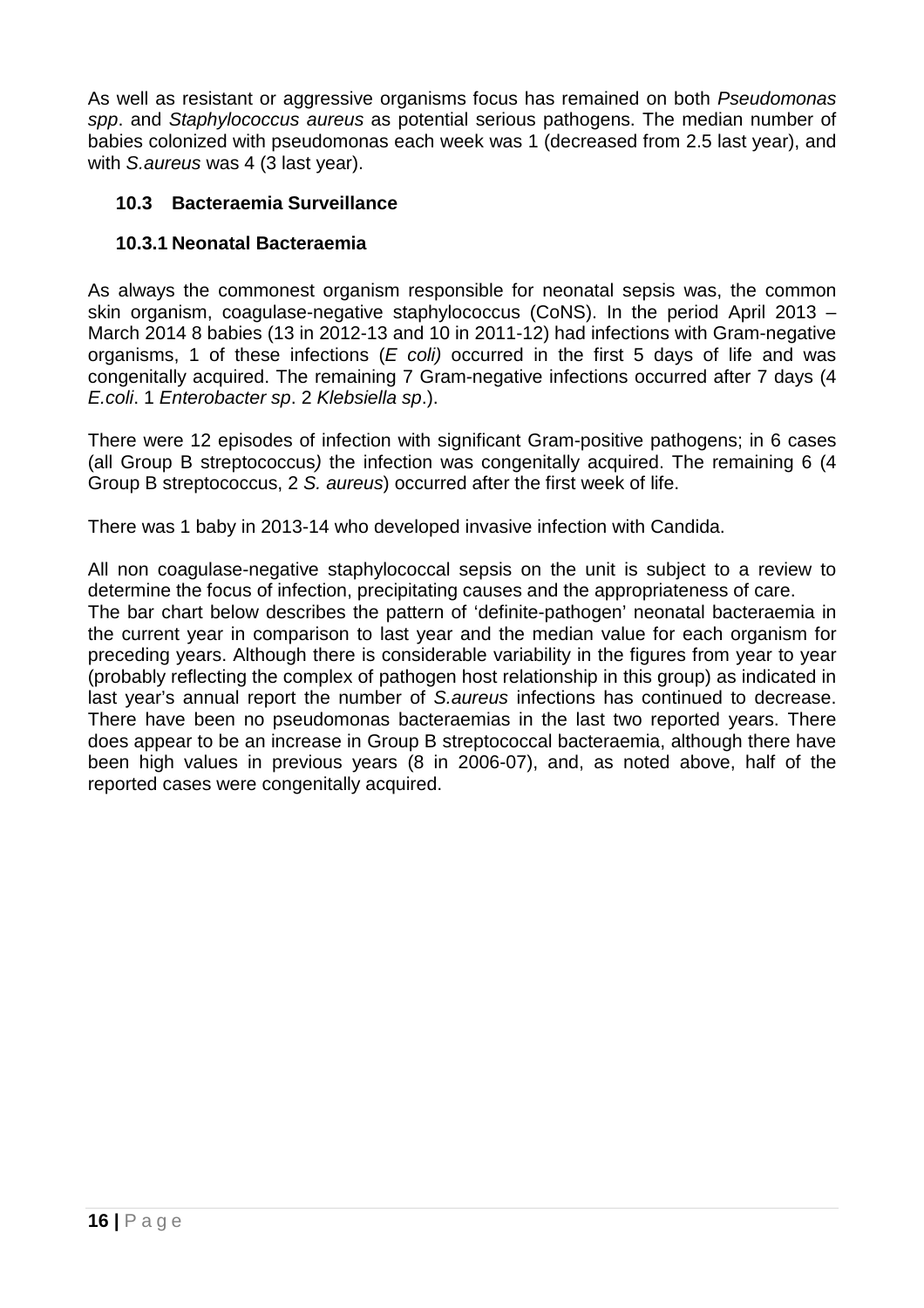



The Neonatal Unit continues to monitor standardised infection rates. The most recent results (2012) of the benchmarking exercise against other units in the Vermont Oxford network continue to demonstrate an improvement in the Trust's position.



<span id="page-20-0"></span>

The IPCT has continued to submit infection data to the national mandatory bacteraemia surveillance scheme (instituted April 2001). All positive blood cultures are reported monthly to PHE. National data are collected on *S. aureus*, (MSSA and MRSA) bacteraemia.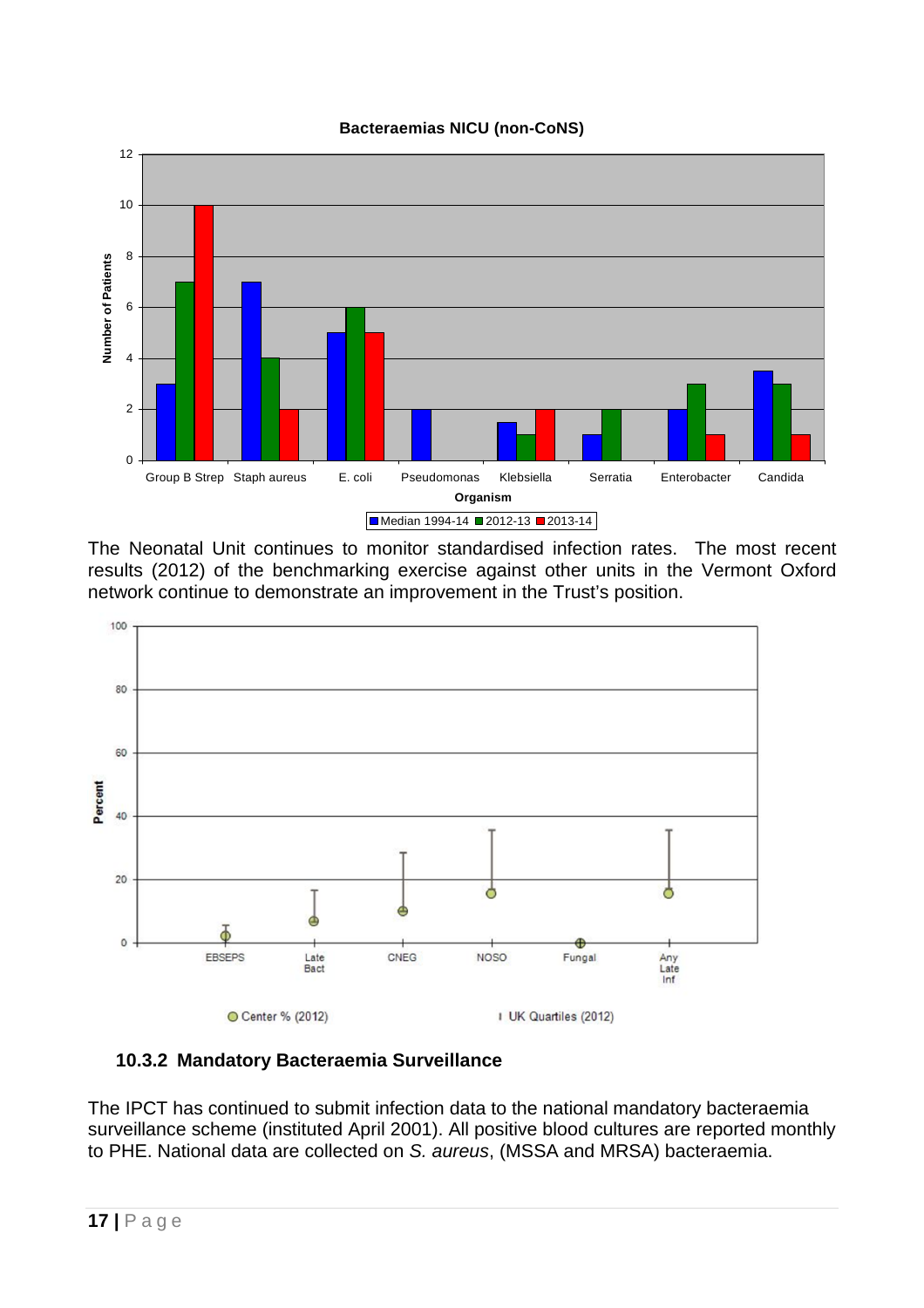In the period April 2013 to March 2014, for the fourth successive year, there were no cases of MRSA bacteraemia in the Trust. The Trust's given target for the period was zero. One patient of another Trust attending LWH developed MRSA bacteraemia from an infected line, a multidisciplinary panel reviewed this case and assigned it to the CCG not LWH. No concerns were raised regarding the care or management of the patient at LWH. Although data for Methicillin susceptible *S. aureus* (MSSA) have been collected since 2001 this was not mandatory nor were the data published until January 2011. There have been 3 episodes of MSSA bacteraemia (2 in neonates see section 10.3.1 above and 1 an adult) in the period 2013-14 Unpublished Trust attributable MSSA data for LWFT for the years 2008-2014 are shown below.

Although there are no externally set targets for MSSA bacteraemia the Trust target is zero Trust attributable cases in adult patients. For neonates, where preventative strategies are less well defined, rates are monitored and compared to previous year's data.



**MSSA Bacteraemia Numbers and Rates**

E.coli bacteraemia has also been made mandatorily notifiable although targets have not yet been established. In 2013 – 14 the Trust reported 5 E.coli bacteraemias in neonates (1 categorised as congenital). In the same period there were 6 E.coli bacteraemias in adult patients (9 in 2012-13). The IPCT expect clinical areas to undertake a RCA of all significant bacteraemias to establish any elements of sub-optimal care.

The IPCT has, in addition to the mandatory surveillance, been collecting clinical data on bacteraemic adults in the Trust; 28 patients were identified with positive blood cultures from 338 cultures submitted (9%). 16 (54% of positives, 4% of total) of these were contaminated with skin organisms. Of 12 significant bacteraemias 5 were considered to be possibly healthcare associated. Details are provided in Appendix G

# <span id="page-21-0"></span>**10.4 Surgical Site Surveillance**

In a surgical hospital the most common infective adverse event is likely to be infection of the surgical site. The IPCT consider the collection of robust data on this form of infection as fundamental to the assurance of the quality of care delivered. The Gynaecology and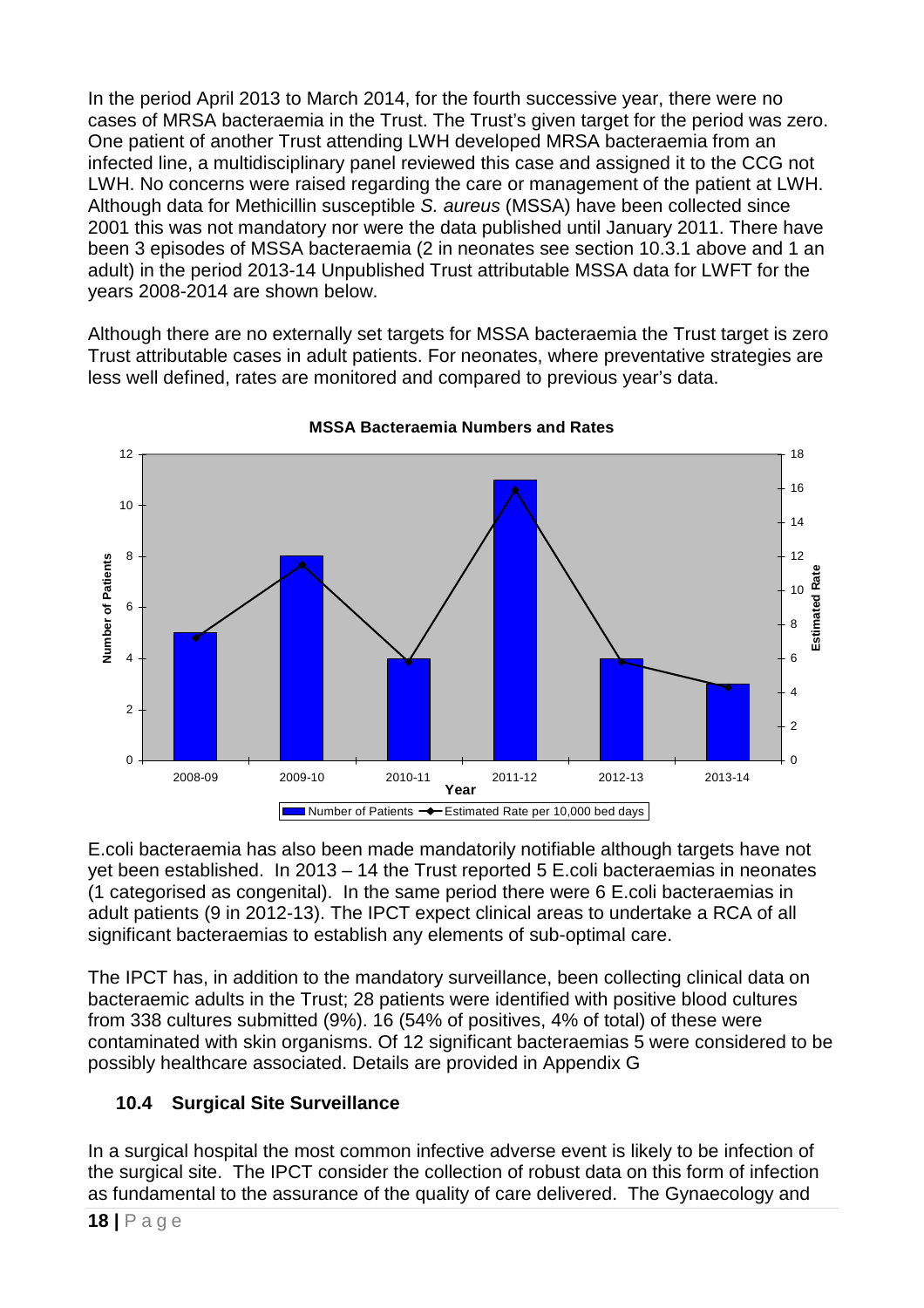Maternity CBUs have appropriately adopted wound infections as a quality indicator and infections recognised in surgical wounds are reported as clinical incidents, also clinical coding data for infections is recorded through CHKS. In last year's report the IPCT noted the inconsistencies in recording of this important quality metric based on different systems and indicated that it would attempt to monitor surgical site infection rates via the various reporting mechanisms. This has not been possible due to limited manpower and difficulties in obtaining data. The inconsistencies in reporting therefore remain.

# <span id="page-22-0"></span>**11. Outbreaks of Infection**

There have been no major hospital-wide, or local outbreaks of infection during the period of this report.

# <span id="page-22-1"></span>**11.1 Respiratory Syncitial Virus**

A small cluster of RSV cases coincided on the neonatal unit during December 2013 & January 2014. A number of actions were taken to limit spread, although it was not confirmed that this was an outbreak. Details are provided in Appendix H

# <span id="page-22-2"></span>**11.2 Influenza**

There was a limited amount of influenza activity in 2013/14 compared to previous years and the pandemic influenza plans were not activated.

# <span id="page-22-3"></span>**11.3 Pseudomonas**

In December 2011 outbreaks of Pseudomonas infection occurred in 4 neonatal units in Northern Ireland, as a consequence a number of guidance documents have been produced including (in March 2013) an Addendum to HTM 04-01 '*Pseudomonas aeruginosa – advice for augmented care units'* which added to advice provided in March 2012. The IPCT with colleagues from Estates formed a Water Safety Group which has met within its terms of reference. The water safety plan has been reviewed and updated. Testing of water in the high risk areas of the Trust has been undertaken in line with the plan and results have remained compliant.

# <span id="page-22-4"></span>**12.Occupational Health**

The Trust Occupational Health Department report monthly to the IPCC including vaccination updates. Staff have historically been screened for TB, Hepatitis B and Rubella immunity. Recent guidance on measles, chicken pox, HIV and hepatitis C have been incorporated for all 'new starters' and a catch up exercise is in place for staff already employed. The IPCC supports the Occupational health Team in ensuring that workers in designated areas have appropriate vaccinations and immunity.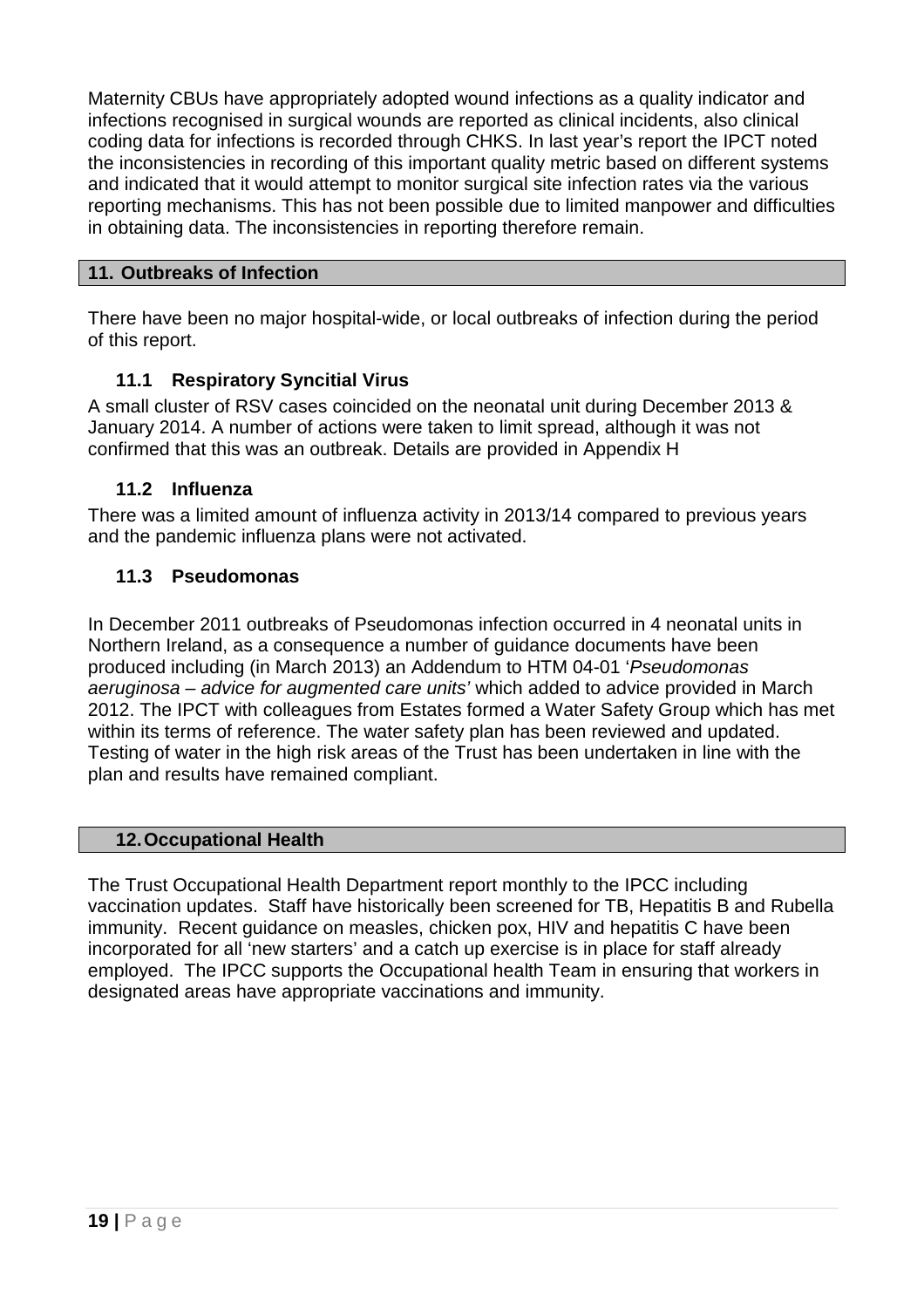# **13. Infection Control Team Work Plan**

# **13.1 Infection Control Team Work Plan 2013-14**

<span id="page-23-1"></span><span id="page-23-0"></span>

| <b>Work Plan</b>                                                    | <b>Completion Date</b> |             |
|---------------------------------------------------------------------|------------------------|-------------|
| <b>Training</b>                                                     |                        |             |
| Continue all Trust mandatory & induction training                   | Ongoing                | Section 6   |
| Continue to support link staff personal development                 | Ongoing                | Section 9.1 |
| Create a LWH bespoke electronic training module                     | December 2013          | Section 6   |
| <b>Audit</b>                                                        |                        |             |
| IPC Policy Section 1 in accordance with NHSLA and CQC               | May 2013               |             |
| Review and agree ICNA Audit Programme and Process Map               | May 2013               |             |
| Review Reporting of audit:                                          | <b>July 2013</b>       | Section 8.2 |
| Establish reminder system for action plans/audits<br>$\blacksquare$ |                        |             |
| Increase frequency of HH audits to monthly<br>$\blacksquare$        |                        |             |
| Escalation of poor compliance<br>$\blacksquare$                     |                        |             |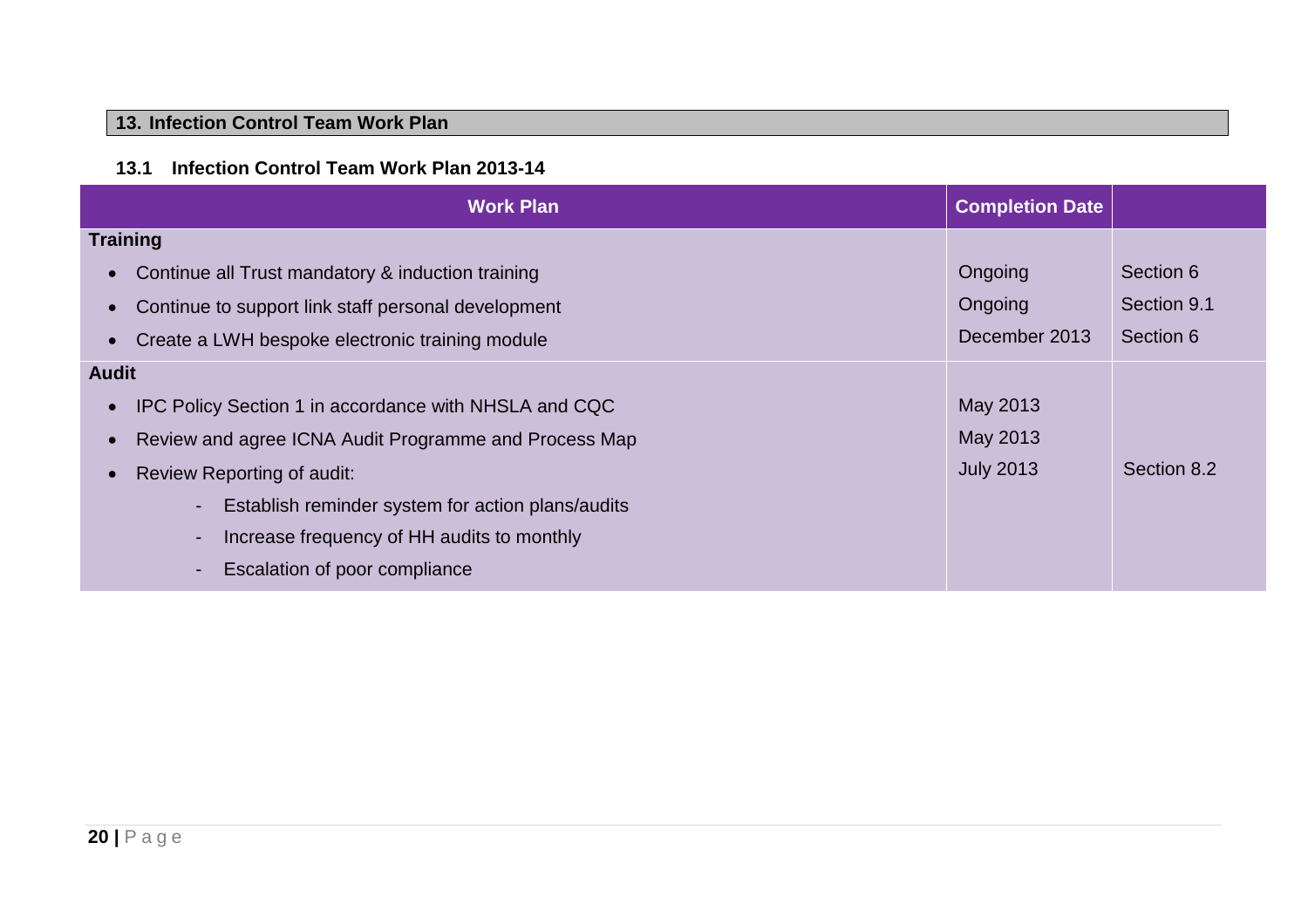| <b>Surveillance</b>                                                                                                     |                       |              |
|-------------------------------------------------------------------------------------------------------------------------|-----------------------|--------------|
| Continue 'Alert Organism' surveillance focused on resistant pathogens<br>$\bullet$                                      | Ongoing               | Section 10   |
| Continue to monitor cases mandatorily reportable infections<br>$\bullet$                                                | Ongoing               |              |
| Wound Infection:<br>$\bullet$                                                                                           | <b>Commence April</b> | Section 10.4 |
| Continue task group                                                                                                     | 2013                  |              |
| Expand the remit to examine data relating to wound infection                                                            |                       |              |
| Gather monthly statistics from CHKS/Pharmacy/ACE                                                                        |                       |              |
| Start to 'Join the Dots'                                                                                                |                       |              |
| <b>Health Act</b>                                                                                                       |                       |              |
| Monitor through IPCC Trust response to actions outlined in the Health Care Act Gap Analysis<br>$\bullet$                | Ongoing               | Section 5    |
| <b>Root Cause Analysis</b>                                                                                              |                       |              |
| The IPCT will take control of the root cause analysis of adult bacteraemias and C.difficile Commence April<br>$\bullet$ |                       | Section 10   |
| infections                                                                                                              | 2013                  |              |

# **13.2 Infection Control Team Work Plan 2014-15**

<span id="page-24-0"></span>

| <b>Training</b>                                                     |               |  |
|---------------------------------------------------------------------|---------------|--|
| • Continue all Trust mandatory & induction training                 | Ongoing       |  |
| • Continue to support link staff personal development               | Ongoing       |  |
| Implement the bespoke electronic training module devised in 2013-14 | December 2014 |  |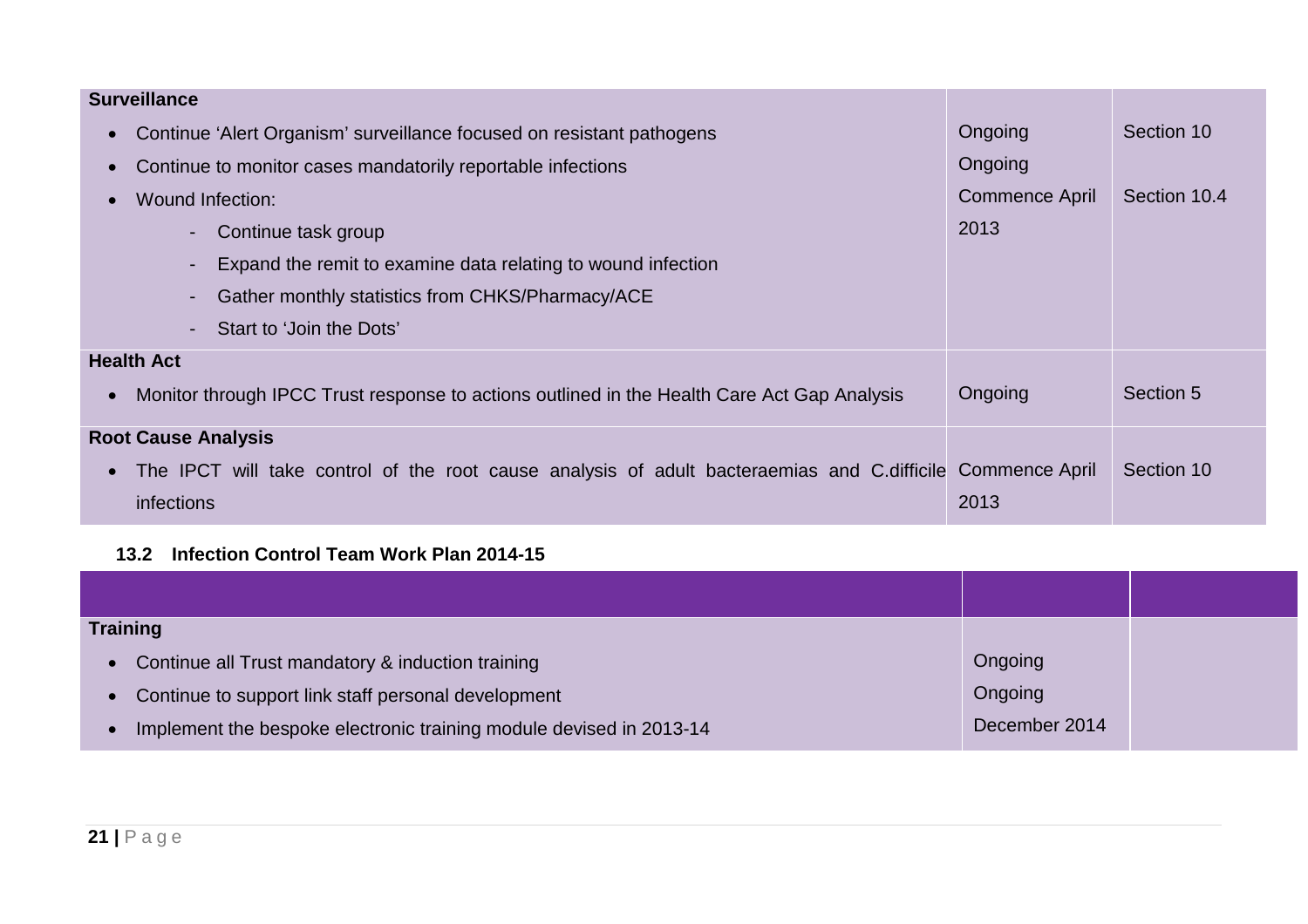| <b>Audit</b>                                                                                             |                  |           |
|----------------------------------------------------------------------------------------------------------|------------------|-----------|
| Review and agree ICNA Audit Programme and Process Map<br>$\bullet$                                       | May 2014         | Completed |
| Utilise NUMIS to monitor audit data and compliance<br>$\bullet$                                          | <b>July 2014</b> |           |
| <b>Surveillance</b>                                                                                      |                  |           |
| Continue 'Alert Organism' surveillance focused on resistant pathogens<br>$\bullet$                       | Ongoing          |           |
| Continue to monitor cases mandatorily reportable infections<br>$\bullet$                                 | Ongoing          |           |
| Restart alert condition surveillance for surgical site infection<br>$\bullet$                            | October 2014     |           |
| Implement actions identified through RCA of bacteraemias and C.difficile infections<br>$\bullet$         | Ongoing          |           |
| <b>Health Act</b>                                                                                        |                  |           |
| Monitor through IPCC Trust response to actions outlined in the Health Care Act Gap Analysis<br>$\bullet$ | Ongoing          |           |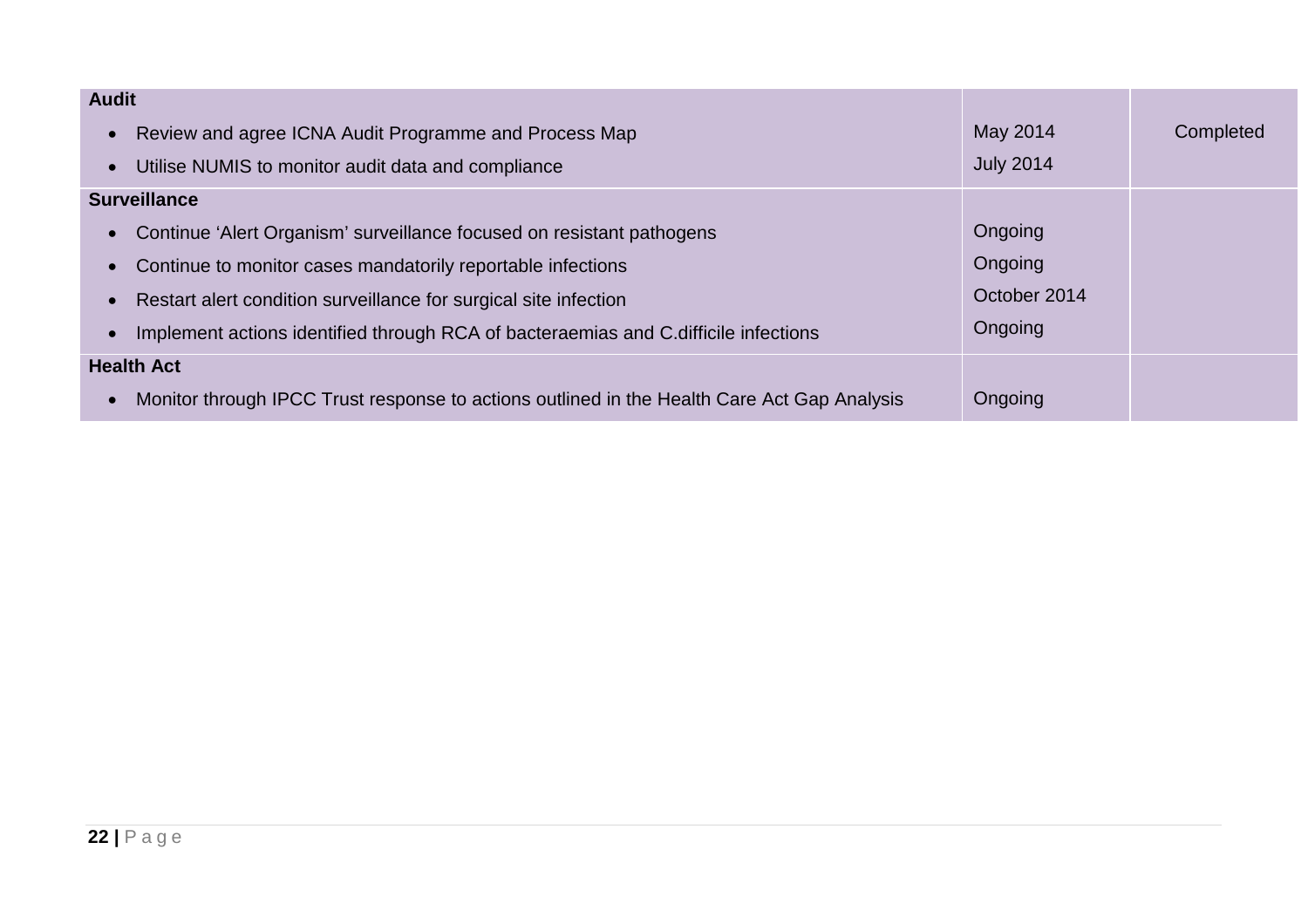| <b>NICE Quality Standard 61</b>                                                                                                                                                                                                                                                          |                |  |
|------------------------------------------------------------------------------------------------------------------------------------------------------------------------------------------------------------------------------------------------------------------------------------------|----------------|--|
| <b>Statement 1.</b> People are prescribed antibiotics in accordance with local antibiotic formularies as part of<br>antimicrobial stewardship. Compliant                                                                                                                                 |                |  |
| <b>Statement 2.</b> Organisations that provide healthcare have a strategy for continuous improvement in<br>infection prevention and control, including accountable leadership, multi-agency working and the use of<br>surveillance systems. Partial compliance                           | December 2014  |  |
| <b>Statement 3.</b> People receive healthcare from healthcare workers who decontaminate their hands<br>immediately before and after every episode of direct contact or care. Compliant                                                                                                   |                |  |
| Statement 4. People who need a urinary catheter have their risk of infection minimised by the completion<br>of specified procedures necessary for the safe insertion and maintenance of the catheter and its removal<br>as soon as it is no longer needed. Partial compliance            | September 2014 |  |
| <b>Statement 5.</b> People who need a vascular access device have their risk of infection minimised by the<br>completion of specified procedures necessary for the safe insertion and maintenance of the device and its<br>removal as soon as it is no longer needed. Partial compliance | September 2014 |  |
| Statement 6. People with a urinary catheter, vascular access device or enteral feeding tube, and their<br>family members or carers (as appropriate), are educated about the safe management of the device or<br>equipment, including techniques to prevent infection. Partial compliance | September 2014 |  |
|                                                                                                                                                                                                                                                                                          |                |  |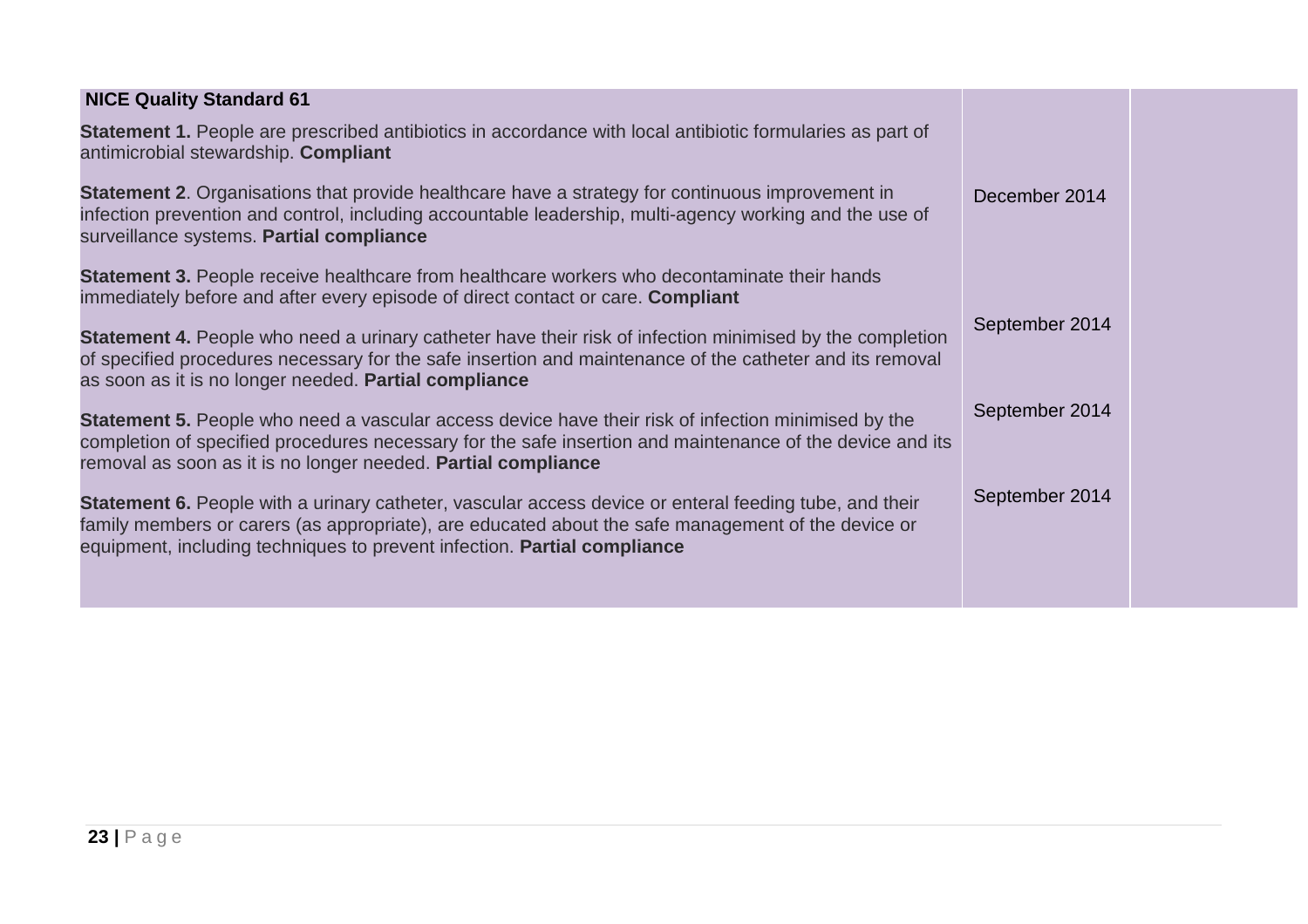| <b>NICE Quality Standard 49</b>                                                                                                                                                                                                                                                                                               |                  |  |
|-------------------------------------------------------------------------------------------------------------------------------------------------------------------------------------------------------------------------------------------------------------------------------------------------------------------------------|------------------|--|
| Statement 1. People having surgery are advised not to remove hair from the surgical site and are advised<br>to have (or are helped to have) a shower, bath or bed bath the day before or on the day of surgery. Partial<br><b>Compliance requires audit</b>                                                                   | October 2014     |  |
| <b>Statement 2.</b> People having surgery for which antibiotic prophylaxis is indicated receive this in accordance<br>with the local antibiotic formulary. Compliant                                                                                                                                                          |                  |  |
| Statement 3. Adults having surgery under general or regional anaesthesia have normothermia maintained<br>before, during (unless active cooling is part of the procedure) and after surgery. Partial Compliance<br>requires audit                                                                                              | October 2014     |  |
| Statement 4. People having surgery are cared for by an operating team that minimises the transfer of<br>microorganisms during the procedure by following best practice in hand hygiene and theatre wear, and by<br>not moving in and out of the operating area unnecessarily. Partial Compliance requires audit               | October 2014     |  |
| Statement 5. People having surgery and their carers receive information and advice on wound and<br>dressing care, including how to recognise problems with the wound and who to contact if they are<br>concerned. Partial Compliance requires audit                                                                           | <b>July 2014</b> |  |
| Statement 6. People with a surgical site infection are offered treatment with an antibiotic that covers the<br>likely causative organisms and is selected based on local resistance patterns and the results of<br>microbiological tests. Compliant                                                                           |                  |  |
| Statement 7. People having surgery are cared for by healthcare providers that monitor surgical site<br>infection rates (including post-discharge infections) and provide feedback to relevant staff and<br>stakeholders for continuous improvement through adjustment of clinical practice. See surveillance<br>section above | October 2014     |  |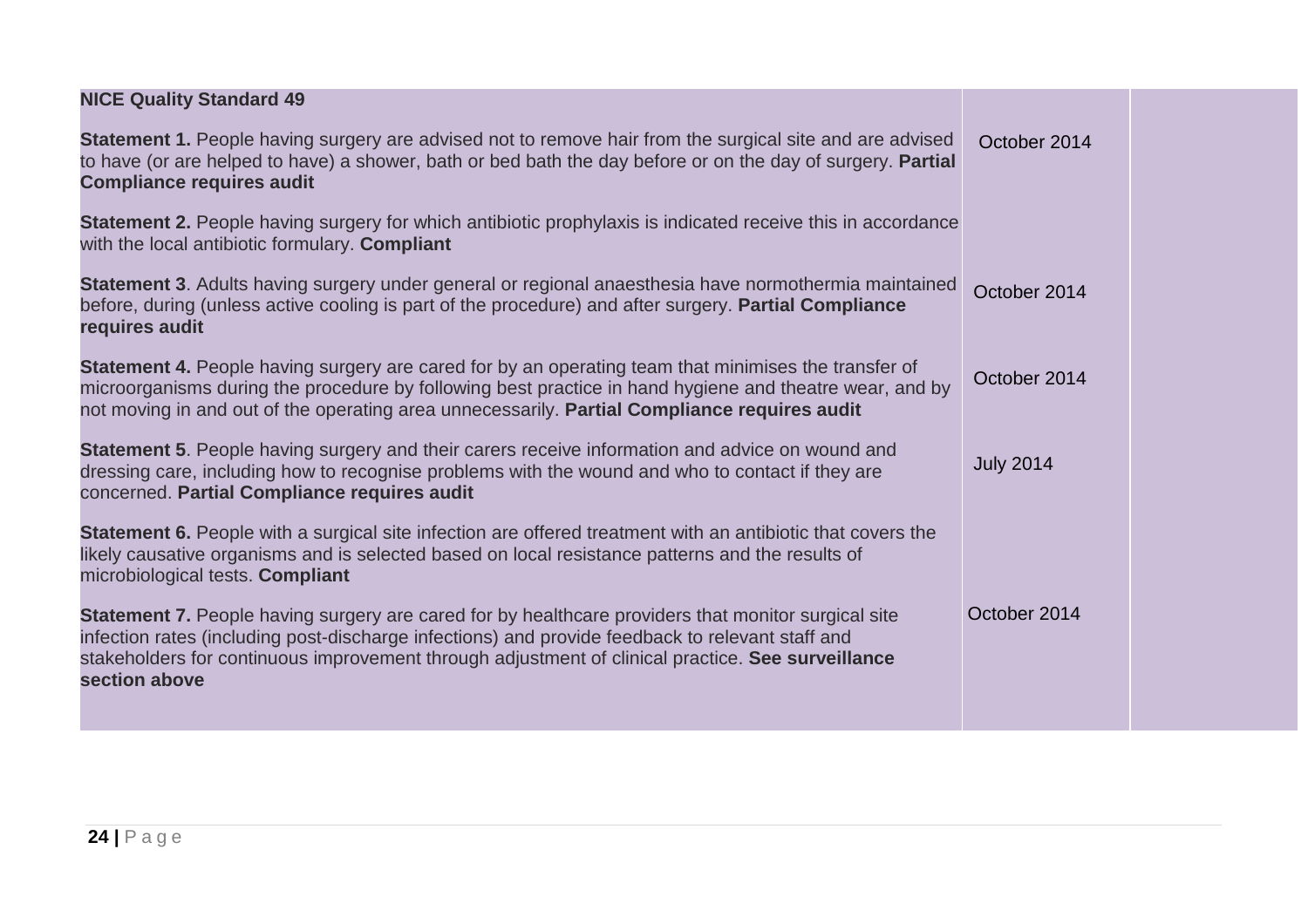# **14. Appendices**

# **14.1 Appendix A - Summary of Health Care Act Partial Non-Compliance**

<span id="page-28-1"></span><span id="page-28-0"></span>

| <b>Criterion</b>                                                                                                                                                                                                                                                                                                                                                                                                                   | <b>Additional</b><br><b>Quality</b><br><b>Elements</b> | <b>Baseline</b><br><b>Assurance June</b><br>2012                                              | <b>Update Mar 2014</b>                                                             | <b>Responsibility</b>                                                               |
|------------------------------------------------------------------------------------------------------------------------------------------------------------------------------------------------------------------------------------------------------------------------------------------------------------------------------------------------------------------------------------------------------------------------------------|--------------------------------------------------------|-----------------------------------------------------------------------------------------------|------------------------------------------------------------------------------------|-------------------------------------------------------------------------------------|
| 1.8 An infection prevention and<br>control infrastructure should<br>encompass:<br>In acute healthcare settings for<br>example, an ICT consisting of<br>appropriate mix of both nursing and<br>consultant medical expertise (with<br>specialist training in infection control)<br>and appropriate administrative and<br>analytical support, including<br>adequate information technology.<br>The DIPC is a key member of the<br>ICT |                                                        | <b>Awaiting Trust</b><br>decision re<br>tendering process<br>for Pathology<br><b>Services</b> | 1.8 No Trust decision<br>known to IPCT on<br><b>ICNET</b> surveillance<br>software | <b>Head of Governance</b><br>Director of Infection<br><b>Prevention and Control</b> |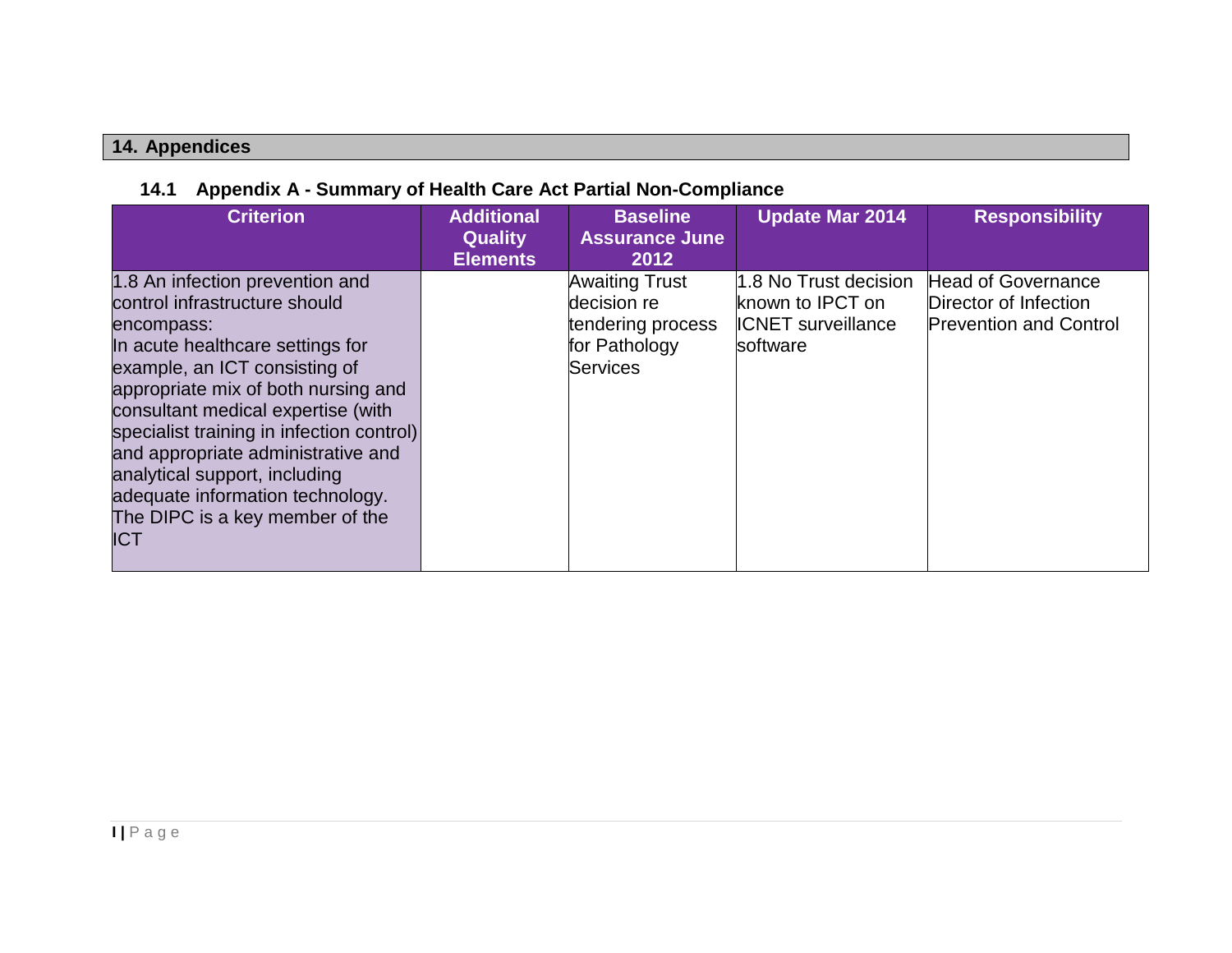| Criterion 2:                         | There is an audit Concerns re |                                       | Plan for sinks on MLU Director of Infection |                               |
|--------------------------------------|-------------------------------|---------------------------------------|---------------------------------------------|-------------------------------|
| There is adequate provision of       | programme for                 | timescale for Big                     | defined money                               | <b>Prevention and Control</b> |
| suitable hand washing facilities and | the facilities                | Push to address                       | identified start date not <b>IPCT</b>       |                               |
| antimicrobial hand rubs              |                               | required for hand this issue. IPCT to | lidentified                                 | <b>Facilities</b>             |
|                                      | hygiene and                   | discuss with estates                  |                                             | <b>Divisions</b>              |
|                                      | actions                       | possibility of an                     |                                             |                               |
|                                      | implemented.                  | interim decision.                     |                                             |                               |
|                                      | The Trust has an              |                                       |                                             |                               |
|                                      | ongoing hand                  |                                       |                                             |                               |
|                                      | hygiene                       |                                       |                                             |                               |
|                                      | programme (e.g.               |                                       |                                             |                               |
|                                      | the NPSA clean                |                                       |                                             |                               |
|                                      | vour hands                    |                                       |                                             |                               |
|                                      | campaign)                     |                                       |                                             |                               |
|                                      |                               |                                       |                                             |                               |
|                                      |                               |                                       |                                             |                               |
|                                      |                               |                                       |                                             |                               |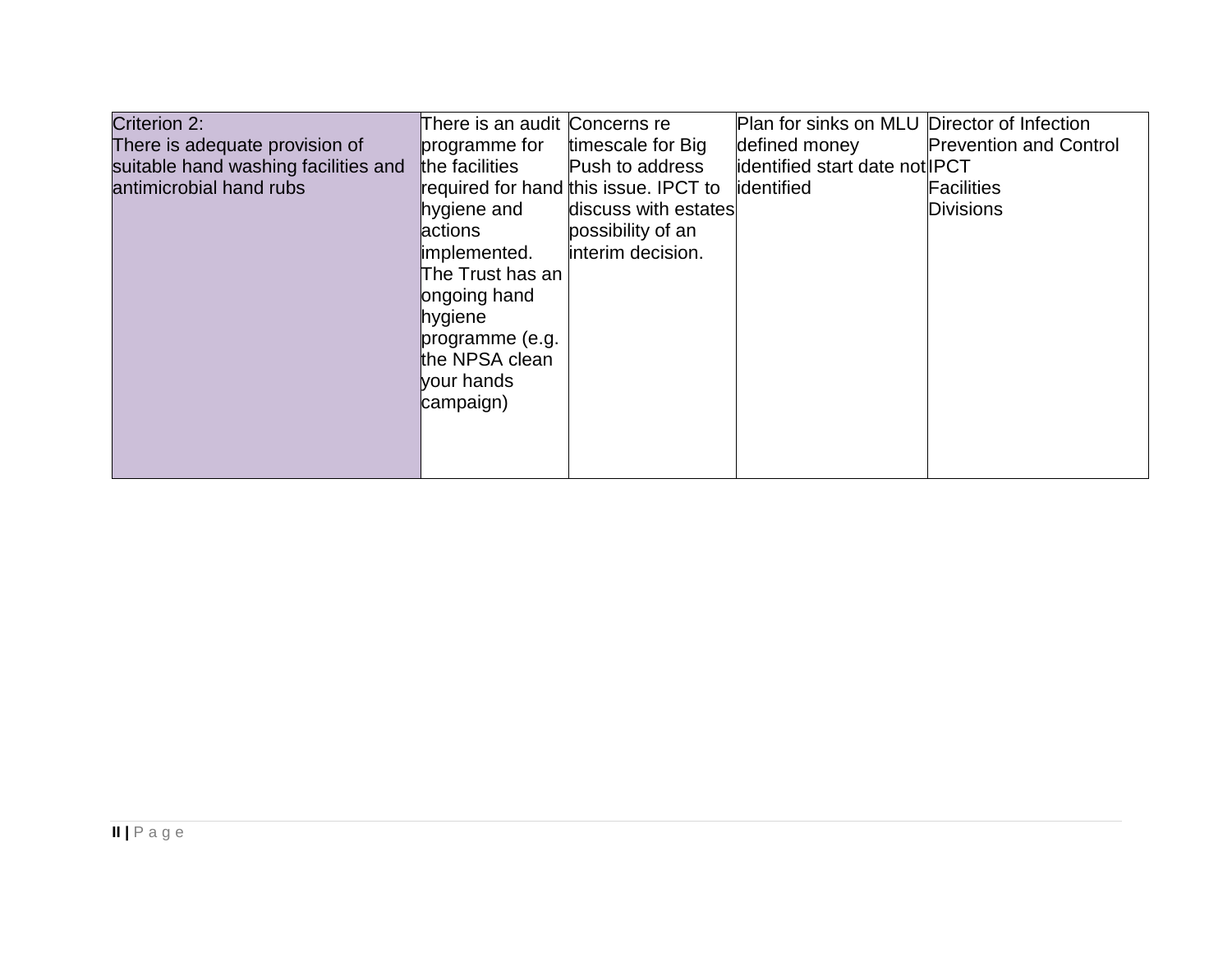# **14.2 Appendix B - Training Sessions in Infection Control provided by IPCT**

# **General Training**

<span id="page-30-0"></span>Corporate Induction Mandatory IPC Training – 7 sessions face to face Medical Staff Training (SHOs Registrars Consultants) – 5 + sessions (including OSCEs) Link Staff Mandatory Training - 1 session (07/05/13) Clinical Teaching x 3 (TJN) Hand Hygiene Sessions – 13

# **Specific Education Activities**

Support for Maternity Division - x 7, Gynaecology x1 Neonatal Teaching (TJN) - x1 Away day's Patient facilities manager / G4S manager, IPC Team x 1 Wound task and finish sessions - x2 within this financial year the outcome was reported to the Trust in July 2013 Governance Away Day 11/04/13 Health and Wellbeing display September 2013 ANTT Training (AMR) 11/03/14

#### **IPC Week 04.11.13**

WHO 5 moments of care displays and activities Screen savers – best practice PPE, Sharps, 5 Moments Hand Hygiene Assessment Session

# **Professional Development Day topics**

**June 2013** Haemolytic Strep A case review **Snapshots** How clean is your house? - NHS Cleaning Standards Monitoring Microfibre demonstration, Standard cleaning in relation to:- Pseudomonas actions and the water safety group.

# **October 2013**

Influenza WHO – 5 Moments hand hygiene LWFT Audit review and outcomes Urinary Catheter Pack and review What's new? – Urine Pots, Procurement Project, MRSA Screening Process, Decontamination Process, Laboratory Form Filling

Wound Care ACE Reviews and outcomes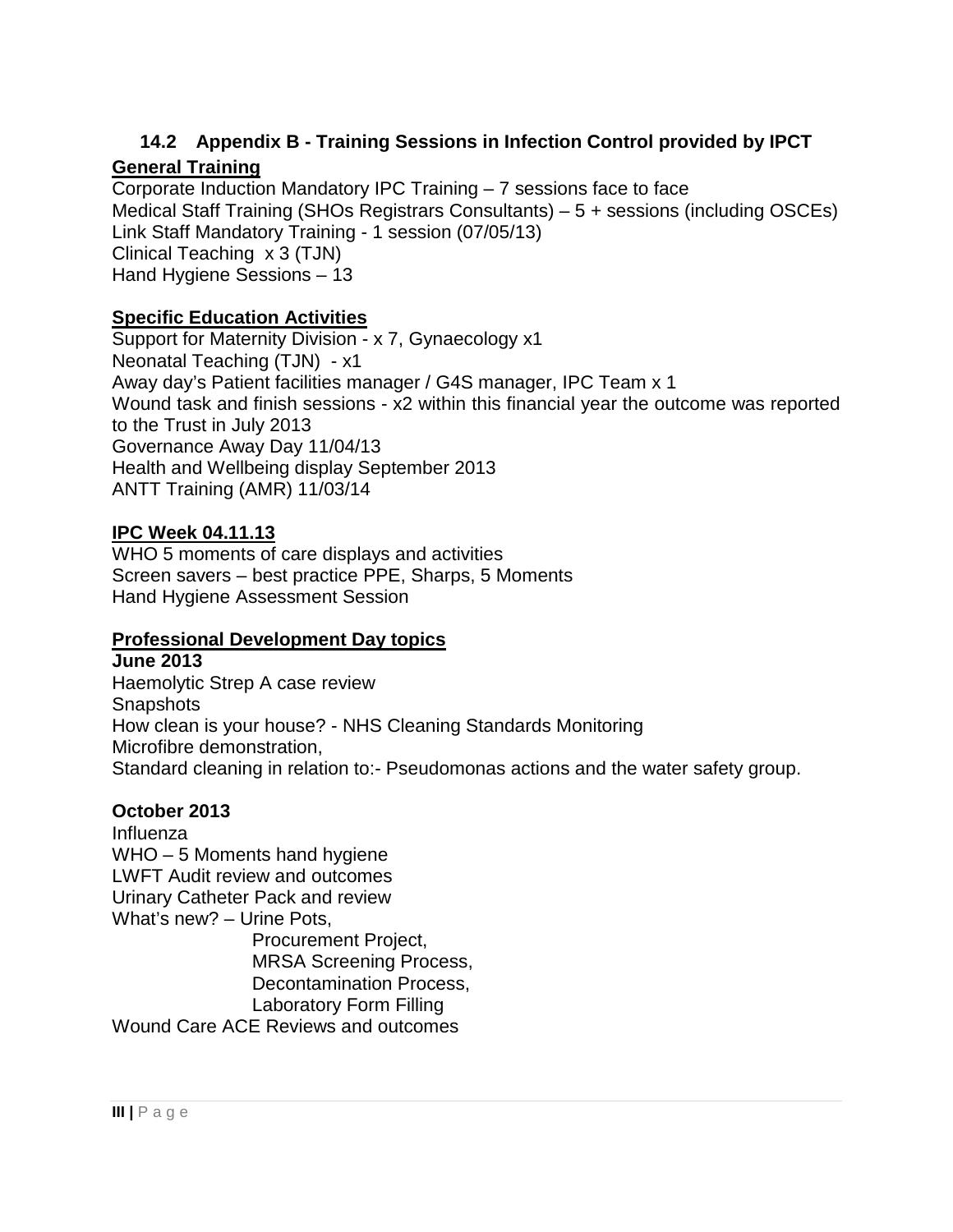# **14.3 Appendix C - Training Opportunities attended by IPCT**

#### <span id="page-31-0"></span>**In House**

In-house Anne-Marie Roberts induction to IPC Service April 2013 as a secondment. Website workshop - KB Mandatory Training – All Great Day 24/09/13 – BW Nursing and Midwifery Strategy Away Day 13/09/13 / 28/01/14 – BW PDR – BW / KB Loggist Training 09/12/13 - KB Business Administration Diploma, Distance Learning January 2014 – Present day KB

#### **External**

Pseudomonas Workshop 2014 – BW / TJN

#### **Educational IPC Training Reviews**

Core skills framework LWFT Sessions 29/07/13 / 02/09/13 / 03/05/13 Attendance at Regional Workshop Facilitated Liverpool John Moores University September 2013 - BW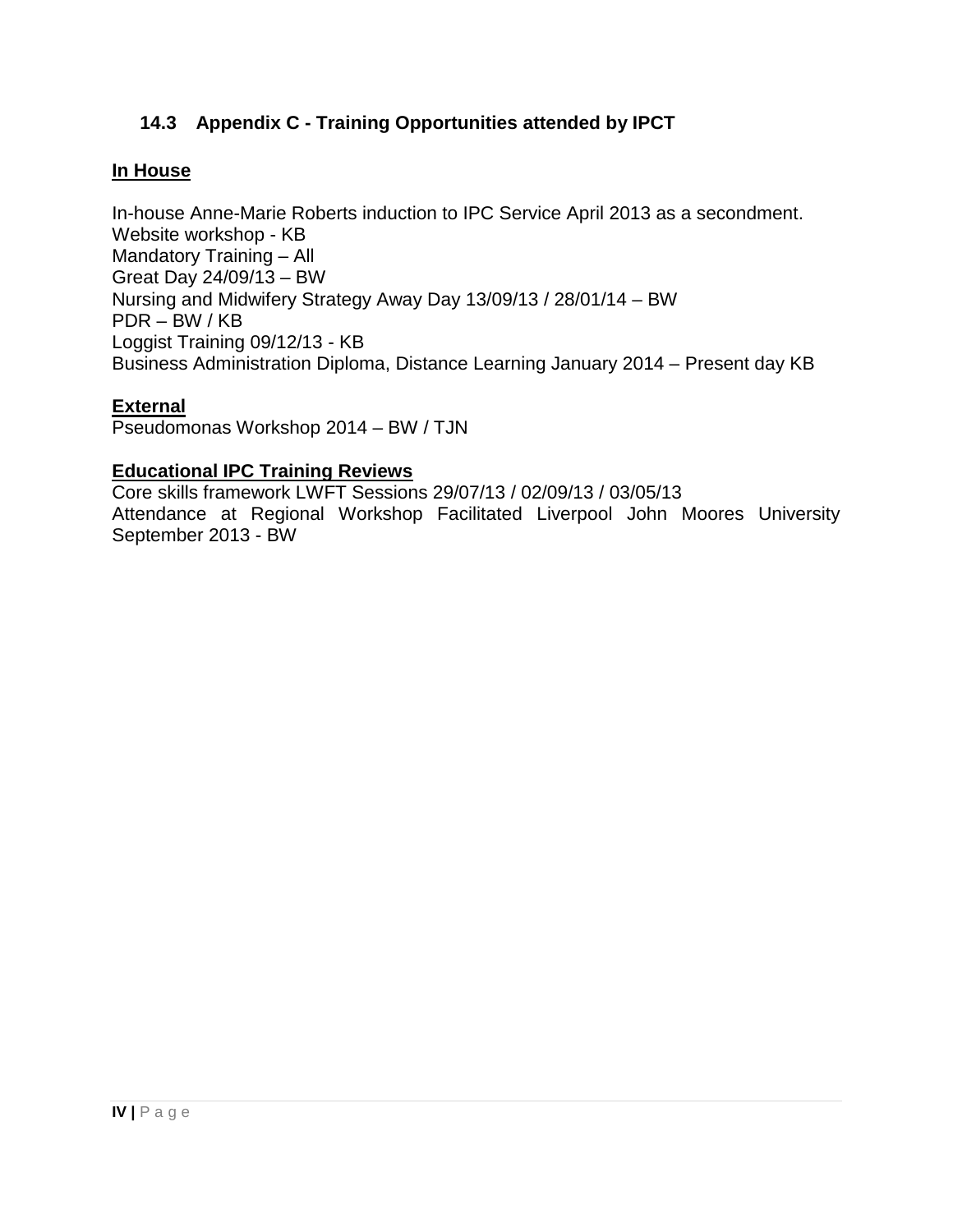# <span id="page-32-0"></span>**Appendix D - ICNA Audit and Clinical Audit Results Summary Summary of Environmental Audits carried out Apr 2012 - Mar 2013**

**Gynae and Surgical Services Division 2013-14 (Including RMU / Genetics)**

Ward Audits total – 84%

Compliance (%) – 48 – 57%

Partial Compliance (%) – 17 – 20%

Minimal Compliance (%) – 19 - 22%

# **Summary of Issues Identified**

19 Environmental Audits (Range 55 - 90) mean 73%

The domestic cleaning standards remain a challenge with 12/15 areas not teaching standard

14 Ward / Staff Kitchen Audits (Range 57 - 97) Mean 79%,

5 areas reached minimal standard only

The staff rooms are non-compliant around storage of food and environmental cleaning, microwaves and fridges, monitoring fridge temperatures are not consistent. This reflects in the overall score

16 Linen Audits (Range 56 - 100) 86%

Audits in 2013 showed storage had been reduced in some areas and linen being stored with other dry clean goods in store rooms. This was replicated this year with some poor practice during bed changes noted.

17 Departmental Waste Audits (Range 88 - 100) Mean 93%

Non-compliance is in cleanliness of this, internal storage area not locked.

18 Patient Equipment Audits (Range 69 - 100) Mean 83%

Some concerns remain around the cleaning and documenting the decontamination process in some areas by all staff. This has been a regular discussion at Link Staff meetings over the period of this report.

**Maternity and Neonatal Division 2013-14 Including Radiology and Pharmacy**

Ward Audits total – 68

34 Compliance

17 Partial Compliance

17 Minimal Compliance

# **Summary of issues identified**

14 Environmental Audits (Range 55 - 93) Mean 74%

Little improvement for the 2nd year. Deficits are addressed following audits but consistent compliance is required to maintain this standard. Some areas compliance reflect a noncompliance elsewhere in the Trust

14 Ward / Staff Kitchen Audits (Range 48 - 100) Mean 76%

The majority of the noncompliance is around staff areas in particular storage and preparation of food regulations as reported last year. Some areas had no clear process for maintaining standards at time of the audit.

Patient kitchens that do not have Hostess' need to achieve same standards within current workforce.

13 Linen Audits (Range 60 - 100) Mean 87%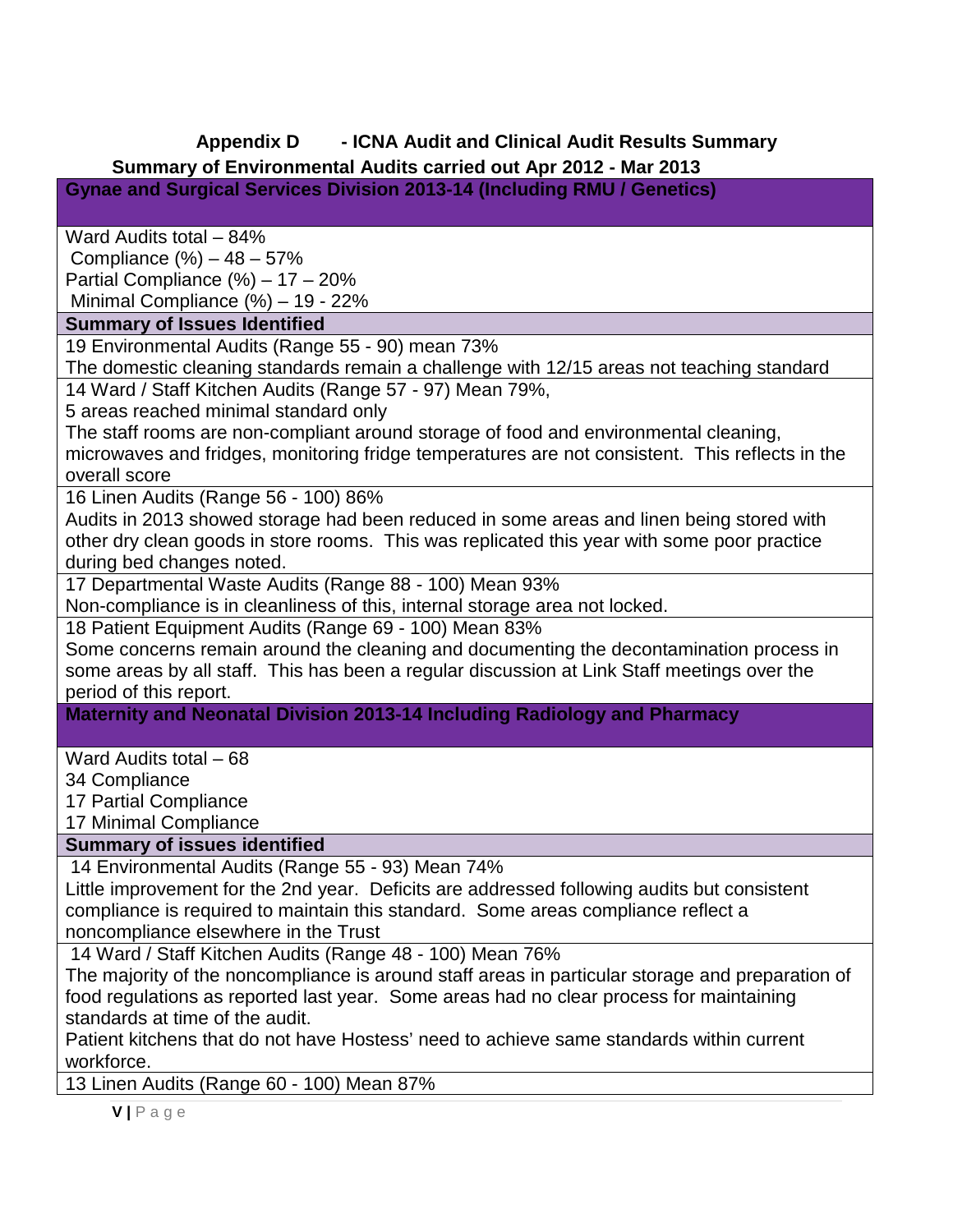Not all areas have designated linen room. In some areas linen is now stored with other items. Access to rooms / areas is required to maintain cleanliness. NICU remain partially compliant regarding in-house laundry service This is on the Risk Register. This year issue with linen left on corridors

14 Departmental Waste Audits (Range 60 - 100) Mean 87%

Remains compliant on the whole. Areas of noncompliance are not consistent across the Trust. 13 Patient Equipment Audits (Range 60 - 100) Mean 87%

Improvement from individual areas from last report. All areas need to ensure they have a robust decontamination and documentation system within their wards and departments. The ward manager is responsible for area maintaining standard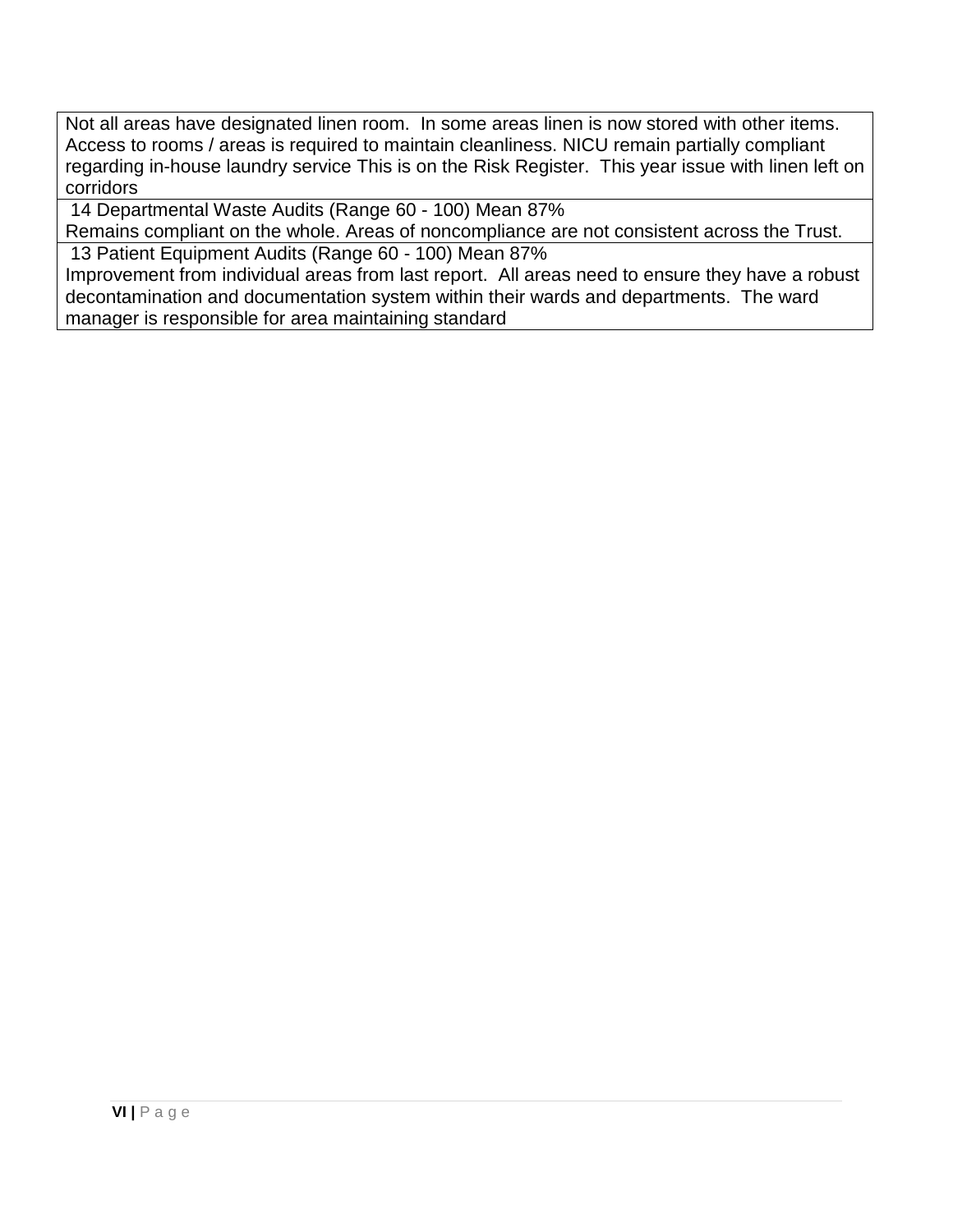#### **Summary of Clinical Practice Audits carried out in 2013-14**

Three clinical practice audits; Hand Hygiene (HH), Personal Protective Equipment (PPE) and Sharps use and disposal are completed by Division/Ward staff twice yearly. The audit is processed by the IPC Team and scores are returned to the Division. This information is included within the divisional report to IPCC.

# **Gynaecology and Surgical Services Division 2013-14 (Including RMU / Genetics)**

53 Hand Hygiene Audits completed this included the monthly 5 moments of care commenced October 2013

Average score (Range 81 - 100) 98%

25 Personal Protective clothing

Average score (Range 92 - 100) 99%

32 Sharps use and disposal

Average score (Range 91 - 100) 94%

**Maternity and Neonatal Division 2013-14 Including Radiology and Pharmacy**

43 Hand Hygiene Audits completed This includes monthly 5 moments introduced September 2013

Average score (Range 82 - 100) 96%

18 Personal Protective clothing Audits completed Average score (Range 91 - 100) Compliant

20 Average score (Range 58 - 100) 88% non compliance temporary closure

Divisions have been charged with taking remedial action to ensure that a minimum of 2 audits for each clinical element are completed in 2013-14

- 1. Some areas have embraced monthly hand hygiene audits some yet to comply. The numbers of audits are improving.
- 2. Areas not compliant with auditing twice per year April March: Physiotherapy, Obstetric Theatres, Triage and Assessment, Imaging and Antenatal Clinic Aintree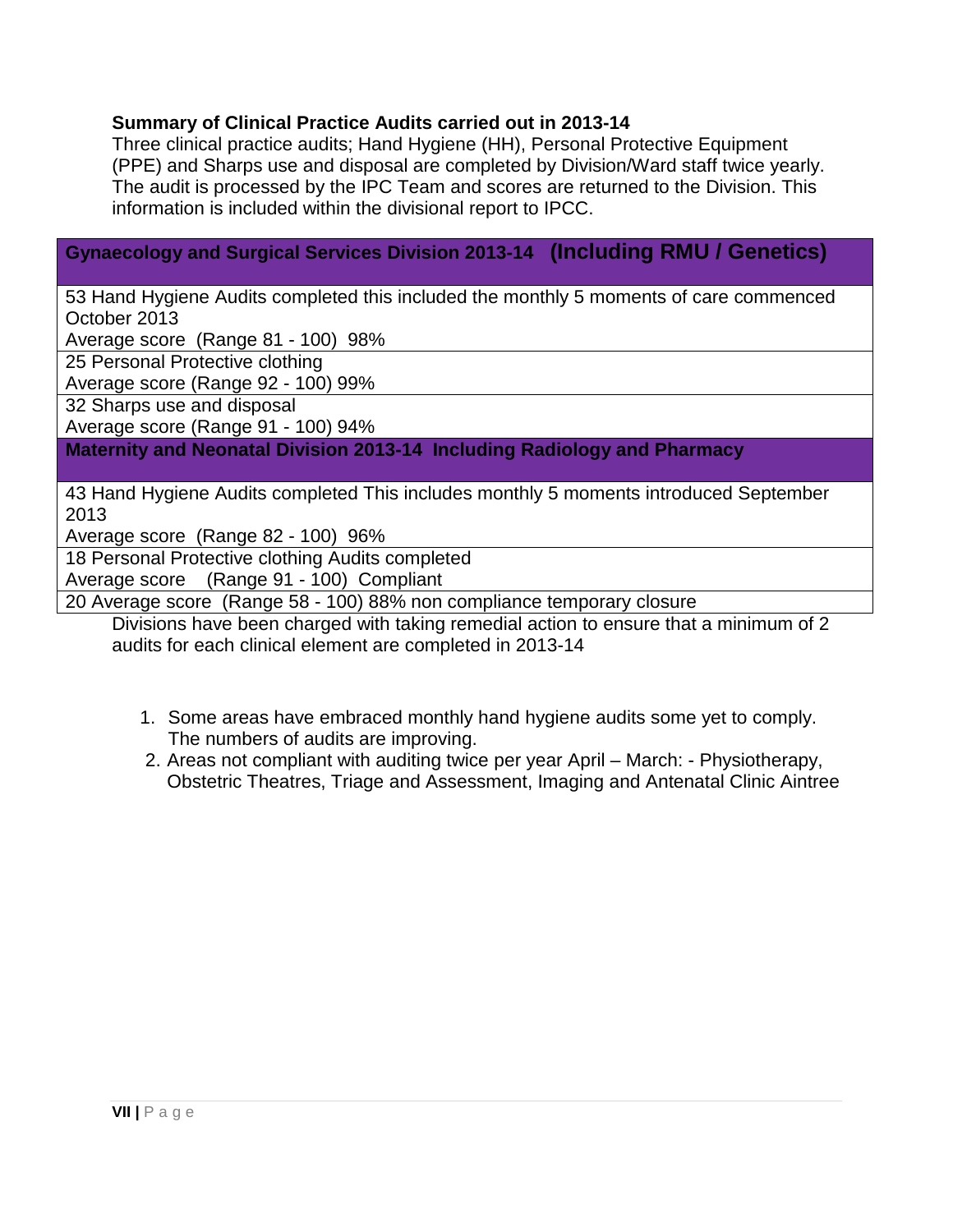# **14.4 Appendix E - Link Staff Review**

5 meetings took place (including professional Development and Mandatory Training sessions), as meetings have now changed to bi-monthly following a review in 2012

| <b>Division</b>                        | No's of<br><b>Link</b><br><b>Staff</b> | $%$ of<br><b>Attendance</b><br><b>at</b><br>meetings | No of meetings without<br>representation                                                         | <b>Professional</b><br><b>Development</b> | <b>Shadowed the IPCT</b> | <b>Mandatory</b><br><b>Training with</b><br><b>IPCT</b> | <b>Hand Hygiene</b><br><b>Training</b> |
|----------------------------------------|----------------------------------------|------------------------------------------------------|--------------------------------------------------------------------------------------------------|-------------------------------------------|--------------------------|---------------------------------------------------------|----------------------------------------|
| Maternity &<br>Imaging                 | 11                                     | 30%                                                  | 2 meetings had a<br>representative                                                               | 4/11<br>4/11                              |                          | /11                                                     | /11                                    |
| Neonatal &<br>Pharmacy                 | 6                                      | 40%                                                  | 2 meetings had no<br>representative                                                              | 2/4<br>4/4                                |                          | /6                                                      | /6                                     |
| Gynae &<br>Surgical<br><b>Services</b> | 11                                     | 51%                                                  | All meetings had a<br>representative                                                             | 6/11<br>8/11                              |                          | /11                                                     | /11                                    |
| RMU&<br><b>Genetics</b>                | 3                                      | 33%                                                  | 2 meeting had no<br>representative from RMU<br>4 meetings had no<br>representative from Genetics | 1/3<br>1/3                                | $\overline{0}$           | /3                                                      | /3                                     |

#### <span id="page-35-0"></span>**Issues reported for poor / non-attendance over the year**

- Link staff not requesting time to attend meetings
- Allocated time given to facilitate attendance but ward too busy to release on the day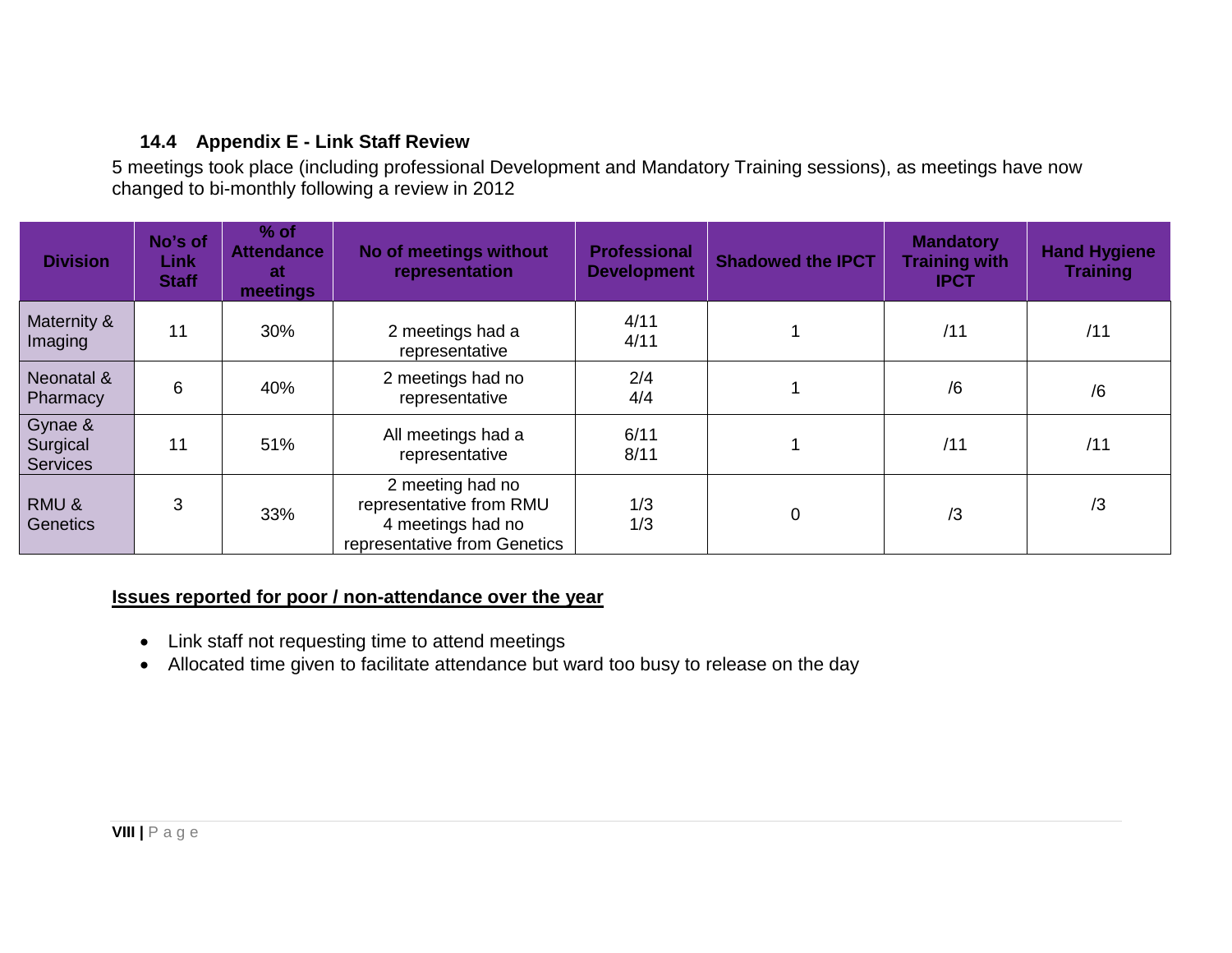|                  | 2003           | 2004           | 2005 |                | 2006/07 2007/08 2008/09 2009/10 2010/11 2011/12 2012/13 2013/14 |                |                |                |                |                |    |
|------------------|----------------|----------------|------|----------------|-----------------------------------------------------------------|----------------|----------------|----------------|----------------|----------------|----|
| Acinetobacter    |                |                |      |                |                                                                 |                |                | $\overline{2}$ |                | 3              | 3  |
| Citrobacter      | 3              | 6              | 8    | 3              | 3                                                               | 2              | $\overline{4}$ | 2              | 6              | 6              | 4  |
| Enterobacter     | 24             | 22             | 17   | 19             | 15                                                              | 12             | 16             | 15             | 21             | 21             | 17 |
| E.coli           | 33             | 31             | 27   | 23             | 26                                                              | 29             | 30             | 30             | 23             | 20             | 30 |
| Klebsiella       | 33             | 32             | 34   | 29             | 34                                                              | 32             | 33             | 31             | 38             | 32             | 34 |
| Proteus          | 2              | 3              | 2    | 4              |                                                                 | 3              | 2              | 4              | 0              | 3              |    |
| Pseudomonas      | $\overline{2}$ | 3              | 9    | 16             | 14                                                              | 18             | 10             | 9              | 6              | 11             | 5  |
| Serratia         |                | $\overline{0}$ |      | 3              | 4                                                               | 1              | 3              | $\overline{4}$ | $\overline{2}$ | $\overline{2}$ | 2  |
| Stenotrophomonas | 0.5            |                |      | $\overline{2}$ | $\overline{2}$                                                  | $\overline{2}$ | 1              | 3              | 3              | $\overline{2}$ | 4  |

# <span id="page-36-0"></span>**14.5 Appendix F - Neonatal Surveillance**



30%

**Percentage Colonisation 2013-14**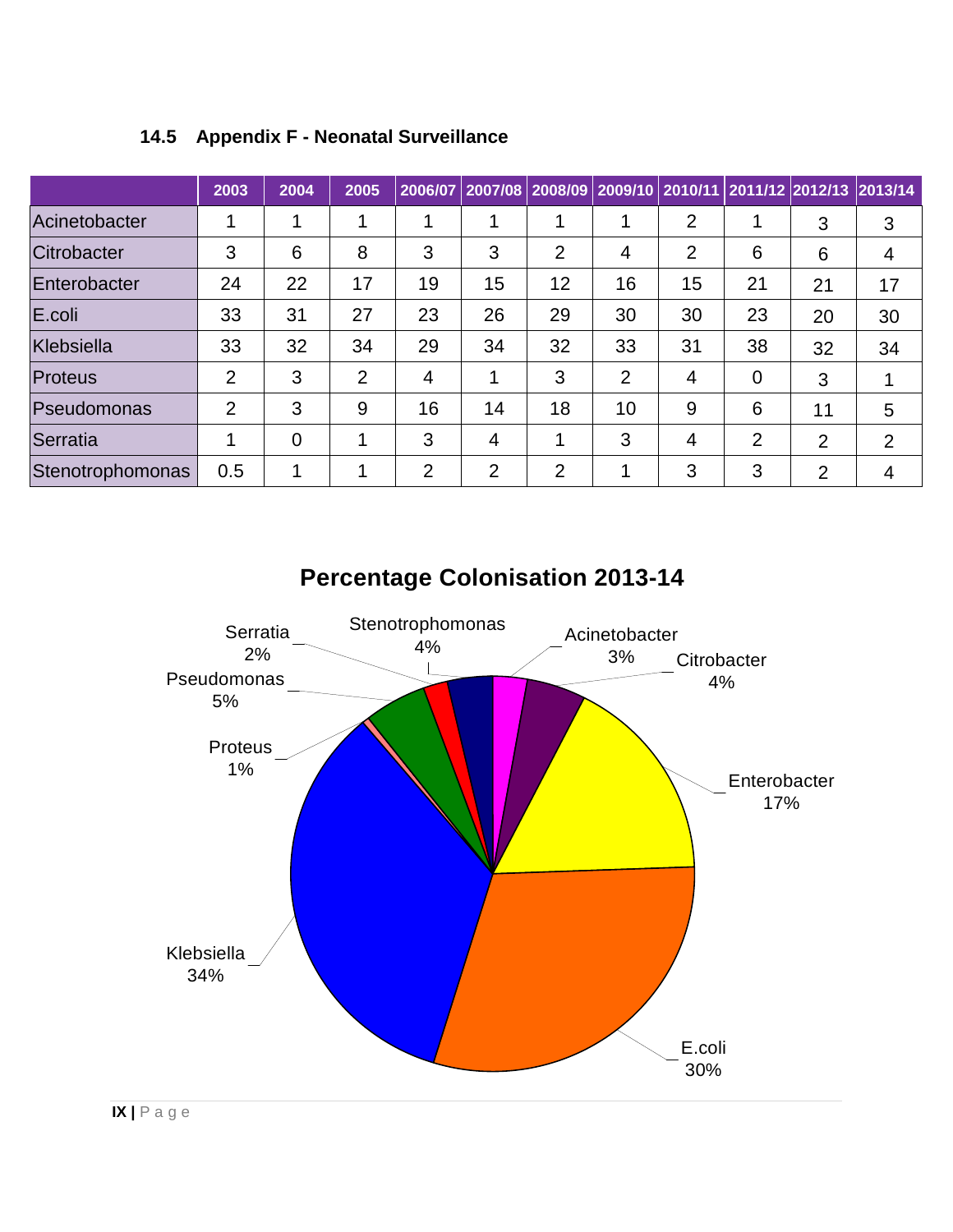# **14.6 Appendix G - Adult Bacteraemia Surveillance 2013 - 14**

- <span id="page-37-0"></span>28 Positive blood cultures
- 16 Coagulase-negative staphylococcus or other contaminant.
- 12 Pathogens

| <b>Directorate</b> | <b>Organism</b>            | <b>Potentially</b><br><b>Hospital</b><br><b>Associated</b> | <b>Likely Source</b> |  |
|--------------------|----------------------------|------------------------------------------------------------|----------------------|--|
| Gynaecology        | E.coli                     | N <sub>o</sub>                                             | <b>Pelvis</b>        |  |
|                    | S. aureus                  | Yes <sup>1</sup>                                           | <b>Pelvis</b>        |  |
|                    | Group A streptococcus      | <b>No</b>                                                  | Endometritis         |  |
|                    | Group B streptococcus      | <b>No</b>                                                  | Chorioamnionitis     |  |
| <b>Maternity</b>   | Group B streptococcus      | <b>No</b>                                                  | Chorioamnionitis     |  |
|                    | Streptococcus constellatus | <b>No</b>                                                  | UTI <sup>2</sup>     |  |
|                    | Klebsiella pneumoniae      | Yes <sup>3</sup>                                           | Endometritis         |  |
|                    | E.coli                     | Yes <sup>3</sup>                                           | Endometritis         |  |
|                    | E.coli                     | Yes <sup>1</sup>                                           | Endometritis         |  |
|                    | E.coli                     | Yes <sup>1</sup>                                           | Endometritis         |  |
|                    | E.coli                     | No                                                         | Chorioamnionitis     |  |
|                    | E.coli                     | <b>No</b>                                                  | Chorioamnionitis     |  |

1) RCA did not identify any deficiencies in care which may have led to this infection

- 2) Clinical diagnosis of UTI
- 3) Multiply resistant organism leading to failure of standard prophylaxis